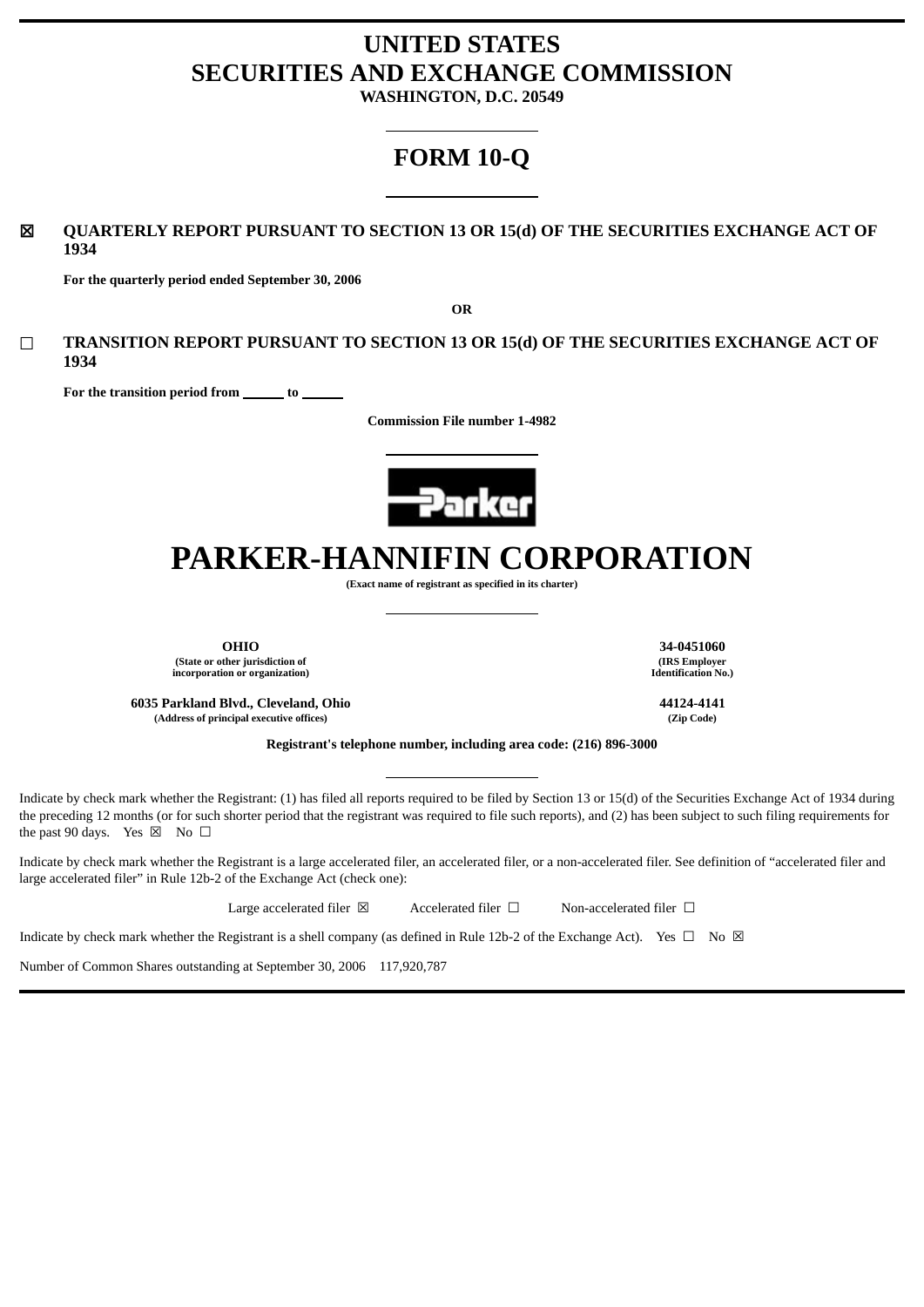# PART I - FINANCIAL INFORMATION

**ITEM 1. FINANCIAL STATEMENTS**

# **PARKER-HANNIFIN CORPORATION CONSOLIDATED STATEMENT OF INCOME (Dollars in thousands, except per share amounts) (Unaudited)**

|                                                       |     | <b>Three Months Ended</b><br>September 30, |     |             |
|-------------------------------------------------------|-----|--------------------------------------------|-----|-------------|
|                                                       |     | 2006                                       |     | 2005        |
| Net sales                                             |     | \$2,551,573                                |     | \$2,113,551 |
| Cost of sales                                         |     | 1,947,358                                  |     | 1,655,753   |
| Gross profit                                          |     | 604,215                                    |     | 457,798     |
| Selling, general and administrative expenses          |     | 292,010                                    |     | 237,014     |
| Interest expense                                      |     | 17,172                                     |     | 16,471      |
| Other (income) expense, net                           |     | (6,626)                                    |     | 273         |
| Income from continuing operations before income taxes |     | 301,659                                    |     | 204,040     |
| Income taxes                                          |     | 91,075                                     |     | 60,192      |
| Income from continuing operations                     |     | \$210,584                                  | \$  | 143,848     |
| Income from discontinued operations                   |     |                                            |     | 28,884      |
| Net income                                            | \$. | 210,584                                    | \$  | 172,732     |
| Basic earnings per share:                             |     |                                            |     |             |
| Income from continuing operations                     | \$  | 1.77                                       | \$. | 1.21        |
| Income from discontinued operations                   |     |                                            |     | .24         |
| Net income per share                                  | S   | 1.77                                       | S.  | 1.45        |
| Diluted earnings per share:                           |     |                                            |     |             |
| Income from continuing operations                     | \$  | 1.75                                       | \$. | 1.19        |
| Income from discontinued operations                   |     |                                            |     | .24         |
| Net income per share                                  | \$  | 1.75                                       | S.  | 1.43        |
| Cash dividends per common share                       | \$  | .26                                        | \$  | .23         |

See accompanying notes to consolidated financial statements.

 $- 2 -$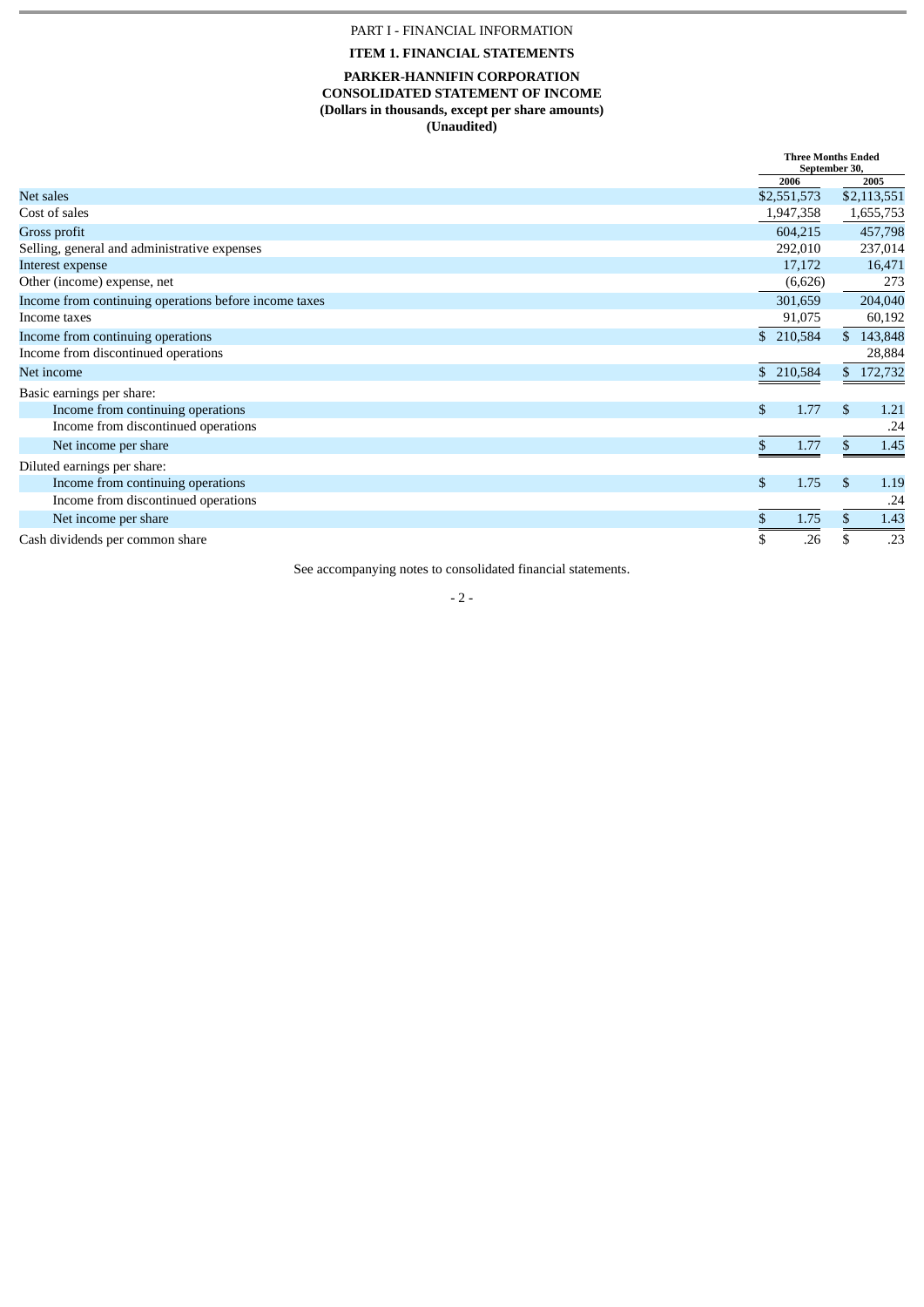# **PARKER-HANNIFIN CORPORATION CONSOLIDATED BALANCE SHEET (Dollars in thousands)**

|                                                                                                                         | (Unaudited)<br>September 30,<br>2006 | <b>June 30,</b><br>2006 |
|-------------------------------------------------------------------------------------------------------------------------|--------------------------------------|-------------------------|
| <b>ASSETS</b>                                                                                                           |                                      |                         |
| Current assets:                                                                                                         |                                      |                         |
| Cash and cash equivalents                                                                                               | \$175,854                            | \$171,553               |
| Accounts receivable, net                                                                                                | 1,569,479                            | 1,592,323               |
| Inventories:                                                                                                            |                                      |                         |
| Finished products                                                                                                       | 501,768                              | 520,159                 |
| Work in process                                                                                                         | 553,950                              | 494,469                 |
| Raw materials                                                                                                           | 195,109                              | 168,250                 |
|                                                                                                                         | 1.250.827                            | 1,182,878               |
| Prepaid expenses                                                                                                        | 60,656                               | 64,238                  |
| Deferred income taxes                                                                                                   | 132,012                              | 127,986                 |
| Total current assets                                                                                                    | 3,188,828                            | 3,138,978               |
| Plant and equipment                                                                                                     | 4,114,604                            | 4,086,367               |
| Less accumulated depreciation                                                                                           | 2,433,767                            | 2,392,573               |
|                                                                                                                         | 1,680,837                            | 1,693,794               |
| Goodwill                                                                                                                | 2,036,332                            | 2,010,458               |
| Intangible assets, net                                                                                                  | 460,549                              | 471,095                 |
| Other assets                                                                                                            | 957,937                              | 859,107                 |
| <b>Total assets</b>                                                                                                     | \$8,324,483                          | \$8,173,432             |
|                                                                                                                         |                                      |                         |
| <b>LIABILITIES</b>                                                                                                      |                                      |                         |
| <b>Current liabilities:</b>                                                                                             |                                      |                         |
| Notes payable                                                                                                           | 269,077<br>\$                        | \$<br>72,039            |
| Accounts payable, trade                                                                                                 | 724,352                              | 770,665                 |
| <b>Accrued liabilities</b>                                                                                              | 619,973                              | 698,014                 |
| Accrued domestic and foreign taxes                                                                                      | 194,084                              | 140,387                 |
| Total current liabilities                                                                                               | 1,807,486                            | 1,681,105               |
| Long-term debt                                                                                                          | 1,046,463                            | 1,059,461               |
| Pensions and other postretirement benefits                                                                              | 818,573                              | 811,479                 |
| Deferred income taxes                                                                                                   | 127,529                              | 118,544                 |
| Other liabilities                                                                                                       | 254,365                              | 261,640                 |
| <b>Total liabilities</b>                                                                                                | 4,054,416                            | 3,932,229               |
| <b>SHAREHOLDERS' EQUITY</b>                                                                                             |                                      |                         |
| Serial preferred stock, \$.50 par value; authorized 3,000,000 shares; none issued                                       |                                      |                         |
| Common stock, \$.50 par value; authorized 600,000,000 shares; issued 120,683,890 shares at September 30 and 120,683,890 |                                      |                         |
| shares at June 30                                                                                                       | 60,342                               | 60,342                  |
| <b>Additional capital</b>                                                                                               | 534,999                              | 510,869                 |
| Retained earnings                                                                                                       | 4,095,960                            | 3,916,412               |
| Unearned compensation related to guarantee of ESOP debt                                                                 | (20, 478)                            | (25,809)                |
| Deferred compensation related to stock options                                                                          | 2,347                                | 2,347                   |
| Accumulated other comprehensive (loss)                                                                                  | (196, 504)                           | (194, 819)              |
|                                                                                                                         | 4,476,666                            | 4,269,342               |
| Less treasury shares, at cost: 2,763,103 shares at September 30 and 368,695 shares at June 30                           | (206, 599)                           | (28, 139)               |
| Total shareholders' equity                                                                                              | 4,270,067                            | 4,241,203               |
| Total liabilities and shareholders' equity                                                                              | \$8,324,483                          | \$8,173,432             |

See accompanying notes to consolidated financial statements.

- 3 -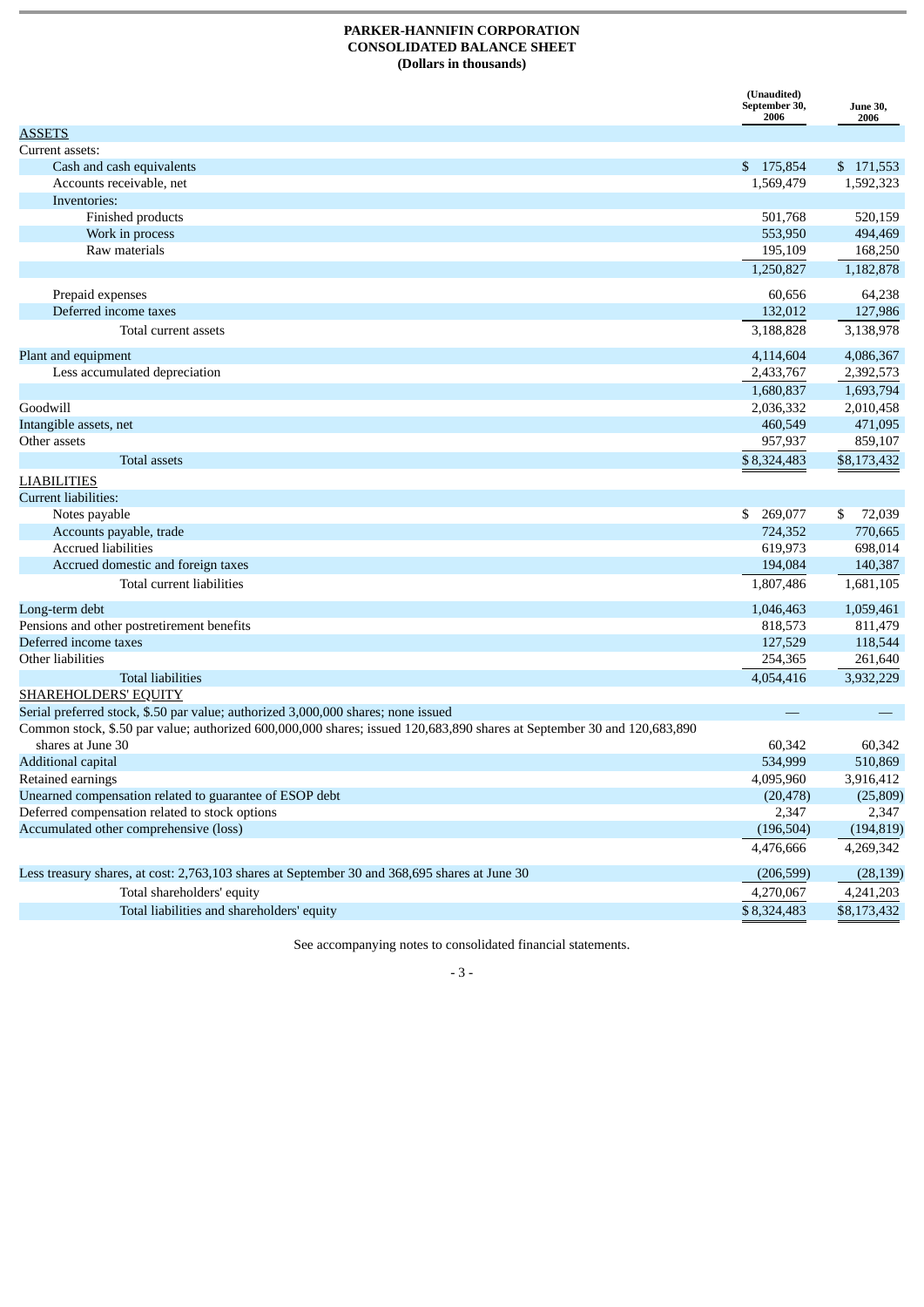# **PARKER-HANNIFIN CORPORATION CONSOLIDATED STATEMENT OF CASH FLOWS (Dollars in thousands) (Unaudited)**

|                                                                          |            | <b>Three Months Ended</b><br>September 30, |                       |  |
|--------------------------------------------------------------------------|------------|--------------------------------------------|-----------------------|--|
|                                                                          | 2006       |                                            | 2005                  |  |
| CASH FLOWS FROM OPERATING ACTIVITIES                                     |            |                                            | (Revised -See Note 2) |  |
|                                                                          |            |                                            |                       |  |
| Net income                                                               | \$210,584  | \$                                         | 172,732               |  |
| Adjustments to reconcile net income to net cash provided by operations:  |            |                                            |                       |  |
| Net (income) from discontinued operations                                |            |                                            | (28, 884)             |  |
| Depreciation                                                             | 62,904     |                                            | 59,822                |  |
| Amortization                                                             | 11,336     |                                            | 5,531                 |  |
| Stock-based compensation                                                 | 19,382     |                                            | 17,614                |  |
| Deferred income taxes                                                    | (10,097)   |                                            | (13, 931)             |  |
| Foreign currency transaction (gain) loss                                 | (2,907)    |                                            | 7,396                 |  |
| (Gain) loss on sale of plant and equipment                               | (1,310)    |                                            | 501                   |  |
| Changes in assets and liabilities:                                       |            |                                            |                       |  |
| Accounts receivable, net                                                 | 29.599     |                                            | 21,120                |  |
| Inventories                                                              | (69, 581)  |                                            | (12, 163)             |  |
| Prepaid expenses                                                         | (1, 347)   |                                            | 5,573                 |  |
| Other assets                                                             | (86, 923)  |                                            | 31,280                |  |
| Accounts payable, trade                                                  | (44, 175)  |                                            | (52, 334)             |  |
| Accrued payrolls and other compensation                                  | (63, 635)  |                                            | (64, 791)             |  |
| Accrued domestic and foreign taxes                                       | 57,996     |                                            | 49,352                |  |
| Other accrued liabilities                                                | (6, 447)   |                                            | 9,672                 |  |
| Pensions and other postretirement benefits                               | 8,795      |                                            | 2,179                 |  |
| Other liabilities                                                        | 326        |                                            | 6,330                 |  |
| Discontinued operations                                                  |            |                                            | (9, 266)              |  |
| Net cash provided by operating activities                                | 114,500    |                                            | 207,733               |  |
| CASH FLOWS FROM INVESTING ACTIVITIES                                     |            |                                            |                       |  |
| Acquisitions (less cash acquired of \$1,666 in 2006 and \$5,231 in 2005) | (32,680)   |                                            | (153, 131)            |  |
| Capital expenditures                                                     | (58, 489)  |                                            | (43,661)              |  |
| Proceeds from sale of plant and equipment                                | 9,068      |                                            | 3,213                 |  |
| Proceeds from sale of businesses                                         |            |                                            | 92,715                |  |
| Other                                                                    | (6,236)    |                                            | (617)                 |  |
| Discontinued operations                                                  |            |                                            | (100)                 |  |
| Net cash (used in) investing activities                                  | (88, 337)  |                                            | (101, 581)            |  |
| CASH FLOWS FROM FINANCING ACTIVITIES                                     |            |                                            |                       |  |
| Net (payments for) proceeds from common share activity                   | (173, 713) |                                            | 7,428                 |  |
| Proceeds from (payments of) notes payable, net                           | 188,947    |                                            | (7,290)               |  |
| Proceeds from long-term borrowings                                       | 3,781      |                                            | 1,417                 |  |
| (Payments of) long-term borrowings                                       | (5,798)    |                                            | (173, 239)            |  |
| <b>Dividends</b>                                                         | (31,037)   |                                            | (27, 355)             |  |
| Net cash (used in) financing activities                                  | (17, 820)  |                                            | (199, 039)            |  |
| Effect of exchange rate changes on cash                                  | (4,042)    |                                            | (263)                 |  |
|                                                                          | 4,301      |                                            |                       |  |
| Net increase (decrease) in cash and cash equivalents                     |            |                                            | (93, 150)             |  |
| Cash and cash equivalents at beginning of year                           | 171,553    |                                            | 336,080               |  |
| Cash and cash equivalents at end of period                               | \$175,854  | \$                                         | 242,930               |  |

See accompanying notes to consolidated financial statements.

#### - 4 -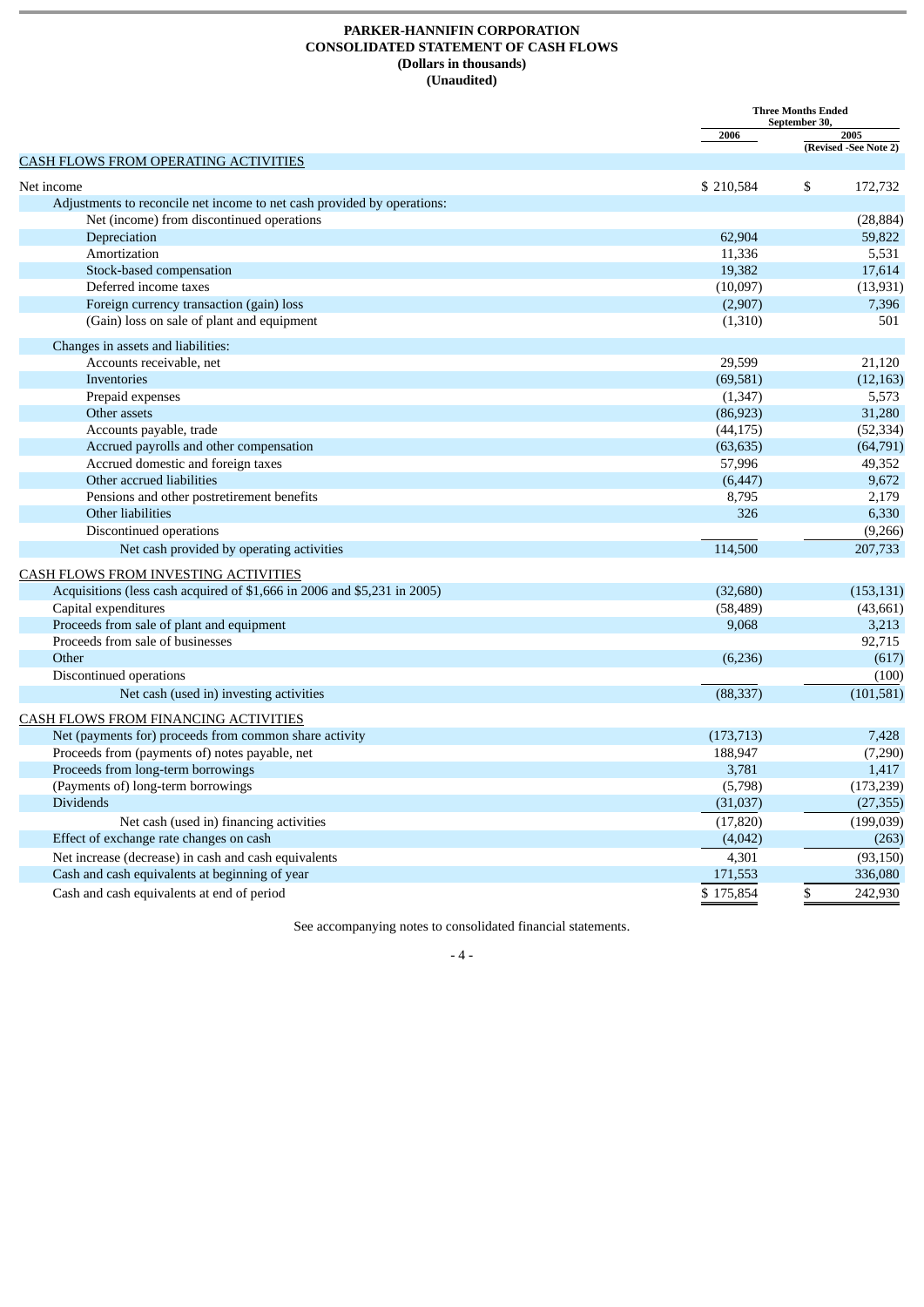#### **PARKER-HANNIFIN CORPORATION BUSINESS SEGMENT INFORMATION BY INDUSTRY (Dollars in thousands) (Unaudited)**

The Company operates in three reportable business segments: Industrial, Aerospace and Climate & Industrial Controls. The Industrial Segment is the largest and includes a significant portion of International operations.

Industrial - This segment produces a broad range of motion control and fluid systems and components used in all kinds of manufacturing, packaging, processing, transportation, mobile construction, agricultural and military machinery and equipment. Sales are made directly to major original equipment manufacturers (OEMs) and through a broad distribution network to smaller OEMs and the aftermarket.

Aerospace - This segment designs and manufactures products and provides aftermarket support for commercial, military and general aviation aircraft, missile and spacecraft markets. The Aerospace Segment provides a full range of systems and components for hydraulic, pneumatic and fuel applications.

Climate & Industrial Controls -This segment manufactures motion-control systems and components for use primarily in the refrigeration and air conditioning and transportation industries.

#### Business Segment Results by Industry

|                                                                     |               | <b>Three Months Ended</b><br>September 30, |
|---------------------------------------------------------------------|---------------|--------------------------------------------|
|                                                                     | 2006          | 2005                                       |
| Net sales                                                           |               |                                            |
| Industrial:                                                         |               |                                            |
| North America                                                       | \$1,000,765   | 929,231<br>\$                              |
| International                                                       | 877,704       | 620,764                                    |
| Aerospace                                                           | 402,358       | 348,807                                    |
| Climate & Industrial Controls                                       | 270,746       | 214,749                                    |
| Total                                                               | \$2,551,573   | \$2,113,551                                |
| Segment operating income                                            |               |                                            |
| Industrial:                                                         |               |                                            |
| North America                                                       | \$<br>153,138 | 137,130<br>\$                              |
| International                                                       | 127,531       | 80,441                                     |
| Aerospace                                                           | 68,625        | 54,783                                     |
| Climate & Industrial Controls                                       | 30,824        | 18,616                                     |
| Total segment operating income                                      | 380,118       | 290,970                                    |
| Corporate general and administrative expenses                       | 36,670        | 28,827                                     |
| Income from continuing operations before interest expense and other | 343,448       | 262,143                                    |
| Interest expense                                                    | 17,172        | 16,471                                     |
| Other expense                                                       | 24,617        | 41,632                                     |
| Income from continuing operations before income taxes               | 301,659<br>\$ | 204,040<br>\$                              |

- 5 -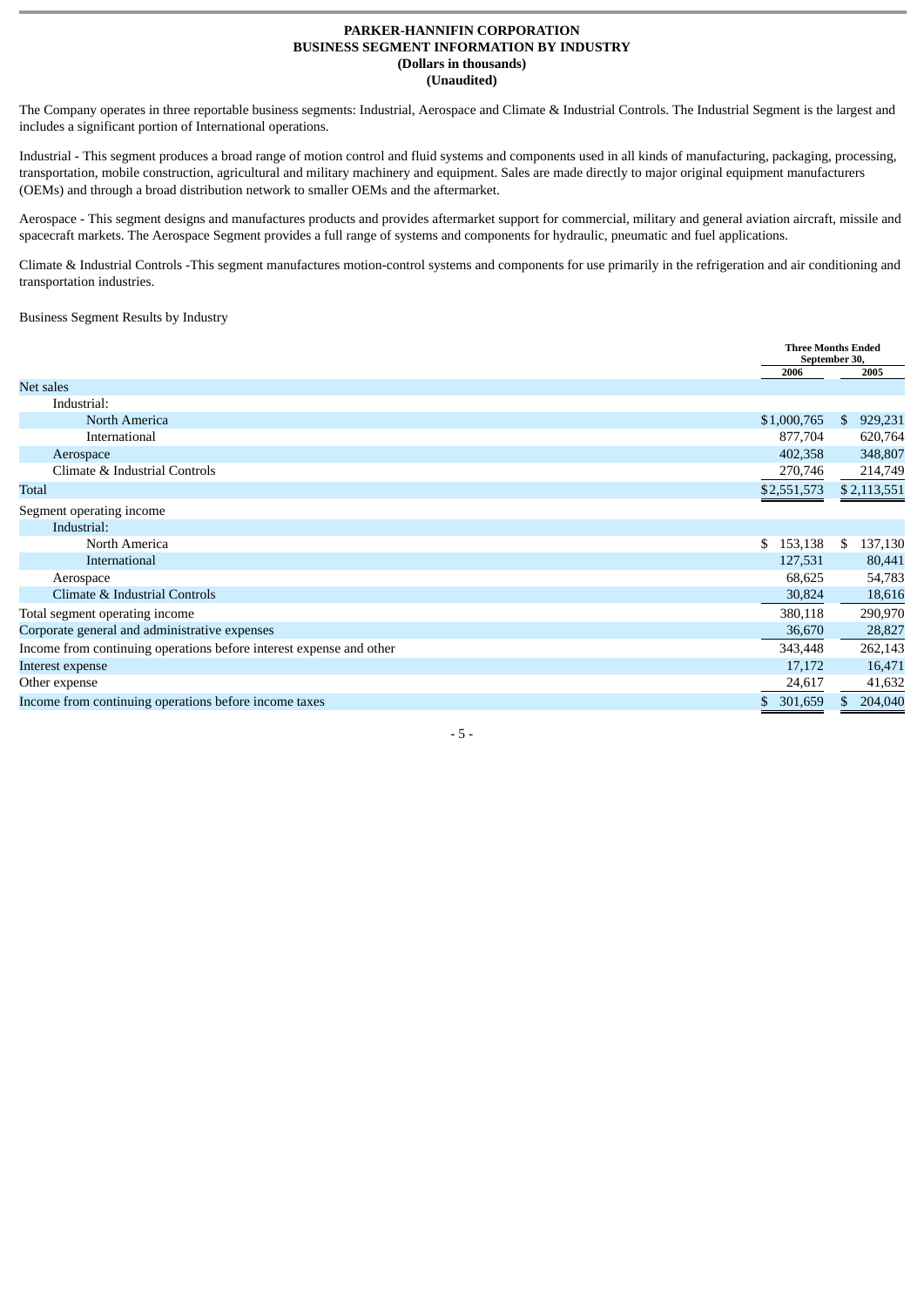# **PARKER-HANNIFIN CORPORATION NOTES TO CONSOLIDATED FINANCIAL STATEMENTS**

#### **Dollars in thousands, except per share amounts**

#### 1. Management representation

In the opinion of the management of the Company, the accompanying unaudited consolidated financial statements contain all adjustments (consisting of only normal recurring accruals) necessary to present fairly the financial position as of September 30, 2006, the results of operations for the three months ended September 30, 2006 and 2005 and cash flows for the three months then ended. These financial statements should be read in conjunction with the consolidated financial statements and related notes included in the Company's 2006 Annual Report on Form 10-K. Interim period results are not necessarily indicative of the results to be expected for the full fiscal year.

#### 2. Consolidated statement of cash flows revision

In order to bring the Consolidated Statement of Cash Flows presentation in compliance with Financial Accounting Standards Board (FASB) Statement No. 95, the Company has revised the Consolidated Statement of Cash Flows for the three months ended September 30, 2005 to separately disclose the operating, investing, and financing portions of the cash flows attributable to discontinued operations. The Company had previously reported these amounts on a combined basis. The revision resulted in a decrease in net cash provided by operating activities of \$9.3 million and an increase in net cash used in investing activities of \$0.1 million for the three months ended September 30, 2005.

#### 3. New accounting pronouncements

In July 2006, the FASB issued FASB Interpretation No. 48, "Accounting for Uncertainty in Income Taxes – An Interpretation of FASB Statement 109" (FIN 48). FIN 48 prescribes a comprehensive model for how a company should recognize, measure, present, and disclose in its financial statements uncertain tax positions that the company has taken or expects to take on a tax return. FIN 48 is effective as of the beginning of fiscal years that start after December 15, 2006. The Company has not yet determined the effect on the Company's financial position or results of operations of complying with the provisions of FIN 48.

In August 2006, the FASB issued FASB Statement No. 157, "Fair Value Measurements." Statement No. 157 defines fair value, establishes a framework for measuring fair value in generally accepted accounting principles, and expands disclosures about fair value measurements. Statement No. 157 is effective for fiscal years beginning after November 15, 2007. The Company has not yet determined the effect on the Company's financial position or results of operations of complying with the provisions of Statement No. 157.

In September 2006, the FASB issued FASB Statement No. 158, "Employers' Accounting for Defined Benefit Pension and Other Postretirement Plans." Statement No. 158 amends FASB Statements No. 87, 88, 106 and 132R. Statement No. 158 requires an employer to recognize the overfunded or underfunded status of a defined benefit postretirement plan as an asset or liability in its statement of financial position and to recognize changes in that funded status in the year in which the changes occur through comprehensive income. The funded status recognition provision is effective for the Company as of the end of the fiscal year ending June 30, 2007.

- 6 -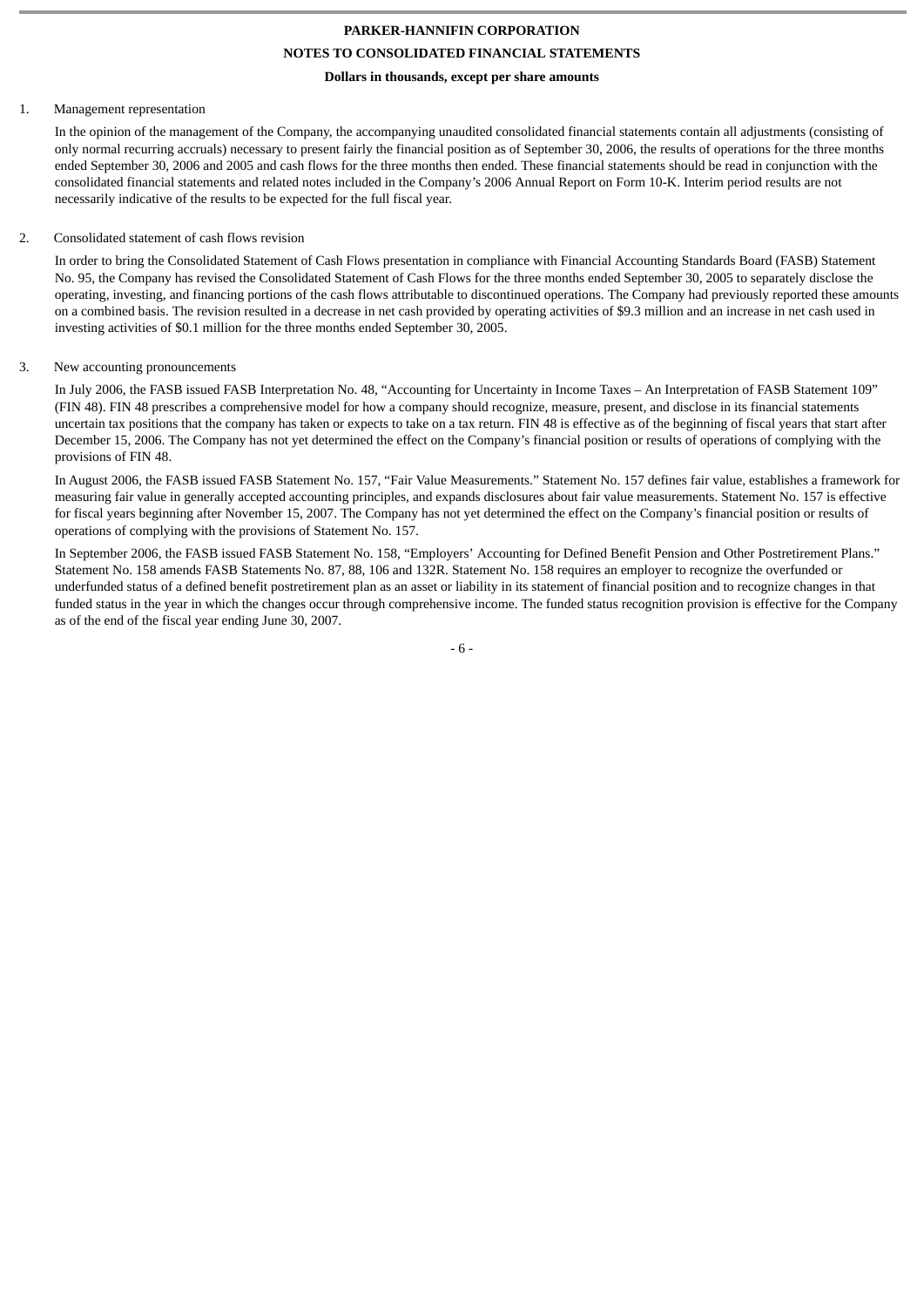# 3. New accounting pronouncements, continued

Statement No. 158 also requires an employer to measure the funded status of a plan as of the date of its year-end statement of financial condition. The measurement date provision of Statement No. 158 is effective for the Company for the fiscal year ending June 30, 2009. The Company has not yet determined the effect on the Company's financial position of complying with the provisions of Statement No. 158.

#### 4. Product warranty

In the ordinary course of business, the Company warrants its products against defect in design, materials and workmanship over various time periods. The warranty accrual as of September 30, 2006 and June 30, 2006 is immaterial to the financial position of the Company and the change in the accrual for the current quarter is immaterial to the Company's results of operations and cash flows.

#### 5. Earnings per share

The following table presents a reconciliation of the numerator and denominator of basic and diluted earnings per share from continuing operations for the three months ended September 30, 2006 and 2005.

|                                                                                    | <b>Three Months Ended</b><br>September 30, |             |  |    |             |  |      |
|------------------------------------------------------------------------------------|--------------------------------------------|-------------|--|----|-------------|--|------|
|                                                                                    |                                            | 2006        |  |    |             |  | 2005 |
| Numerator:                                                                         |                                            |             |  |    |             |  |      |
| Income from continuing operations applicable to common shares                      | \$                                         | 210.584     |  | \$ | 143.848     |  |      |
| Denominator:                                                                       |                                            |             |  |    |             |  |      |
| Basic - weighted average common shares                                             |                                            | 118,673,532 |  |    | 118,882,679 |  |      |
| Increase in weighted average from dilutive effect of equity-based awards           |                                            | 1,728,787   |  |    | 1,564,689   |  |      |
| Diluted - weighted average common shares, assuming exercise of equity-based awards |                                            | 120,402,319 |  |    | 120,447,368 |  |      |
| Basic earnings per share from continuing operations                                |                                            | 1.77        |  | S  | 1.21        |  |      |
| Diluted earnings per share from continuing operations                              | \$                                         | 1.75        |  | \$ | 1.19        |  |      |

At September 30, 2006 and 2005, 1,285,911 and 1,298,892 common shares, respectively, subject to equity-based awards were excluded from the computation of diluted earnings per share from continuing operations because the effect of their exercise would be anti-dilutive.

- 7 -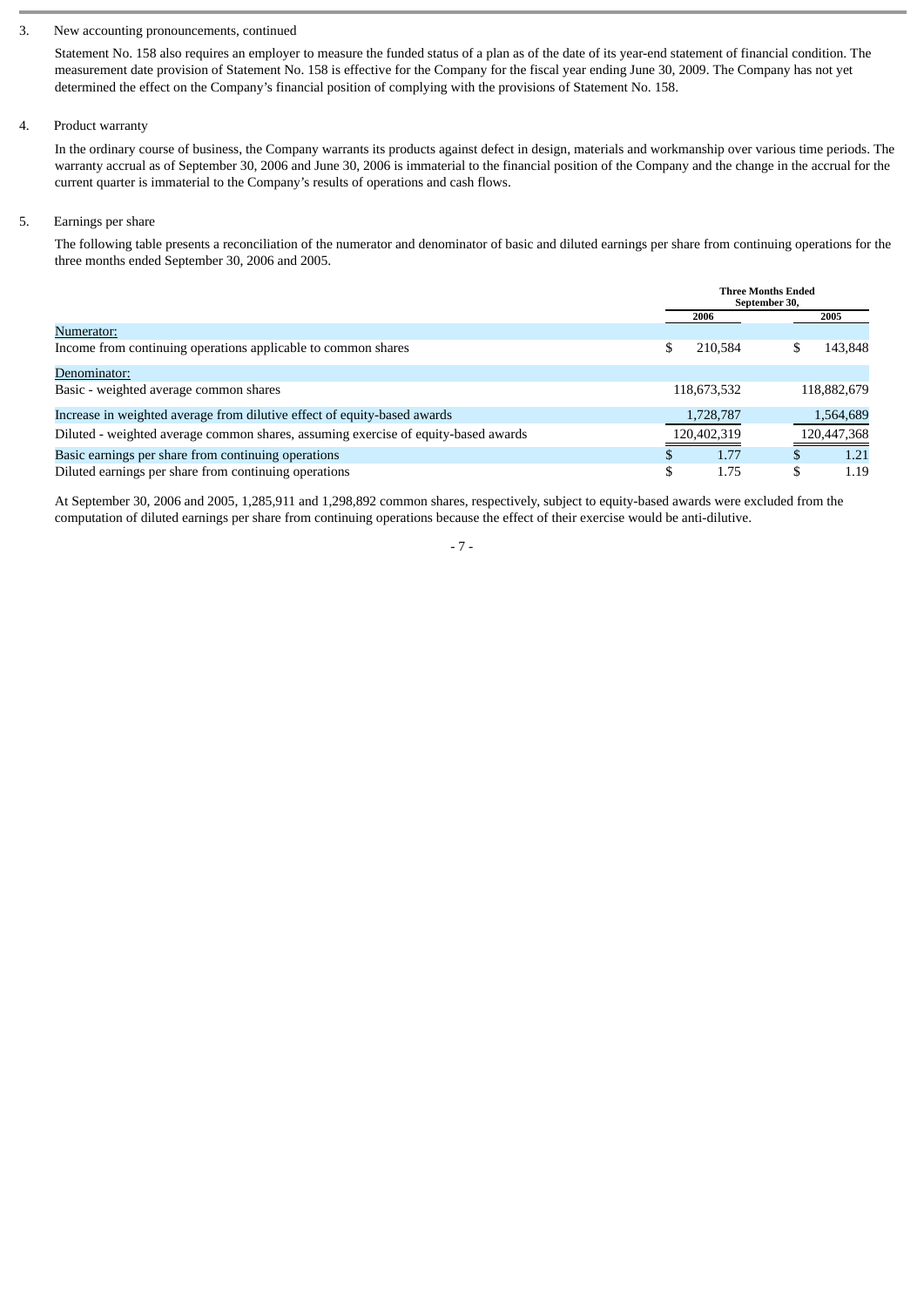#### 6. Stock repurchase program

The Company has a program to repurchase up to 5 million of the Company's common shares per fiscal year on the open market, at prevailing prices, including the systematic repurchase of up to \$20 million in common shares each fiscal quarter. Repurchases are primarily funded from operating cash flows, and the shares are initially held as treasury stock. The Company repurchased 2,622,373 shares of its common stock at an average price of \$74.64 during the three-month period ended September 30, 2006.

#### 7. Comprehensive income

The Company's primary items of other comprehensive income (loss) are foreign currency translation adjustments and unrealized gains (losses) on marketable equity securities and cash flow hedges. Comprehensive income for the three months ended September 30, 2006 and 2005 was as follows:

|                                                   | <b>Three Months Ended</b><br>September 30, |           |
|---------------------------------------------------|--------------------------------------------|-----------|
|                                                   | 2006                                       | 2005      |
| Net income                                        | \$210,584                                  | \$172,732 |
| Foreign currency translation adjustments          | (1,744)                                    | (21, 823) |
| Realized (gain) on marketable equity securities   |                                            | (7)       |
| Unrealized (loss) on marketable equity securities |                                            | (9)       |
| Unrealized gain on cash flow hedges               |                                            | 494       |
| Realized loss on cash flow hedges                 | 59                                         |           |
| Comprehensive income                              | \$208.899                                  | \$151,387 |

Foreign currency translation adjustments are net of taxes of \$1,513 and \$2,271 for the three months ended September 30, 2006 and September 30, 2005, respectively. The realized (gain) on marketable equity securities is net of taxes of \$8 for the three months ended September 30, 2005, and is reflected in the Other (income) expense, net caption in the Consolidated Statement of Income. The unrealized (loss) on marketable equity securities is net of taxes of \$2 for the three months ended September 30, 2005. The unrealized gain on cash flow hedges is net of taxes of \$315 for the three months ended September 30, 2005. The realized loss on cash flow hedges is net of taxes of \$37 for the three months ended September 30, 2006 and is reflected in the Interest expense caption in the Consolidated Statement of Income.

#### 8. Business realignment charges

During the first quarter of fiscal 2007, the Company recorded a \$3,825 charge (\$2,361 after-tax or \$.02 per diluted share) for the costs to structure its businesses in light of current and anticipated customer demand. The Company believes the realignment actions will positively impact future results of operations but will have no material effect on liquidity and sources and uses of capital. The charge primarily consists of severance costs and costs to relocate machinery and equipment. The severance costs are attributable to approximately 265 employees in the Industrial Segment and 25 employees in the Aerospace Segment. The majority of severance payments have been

- 8 -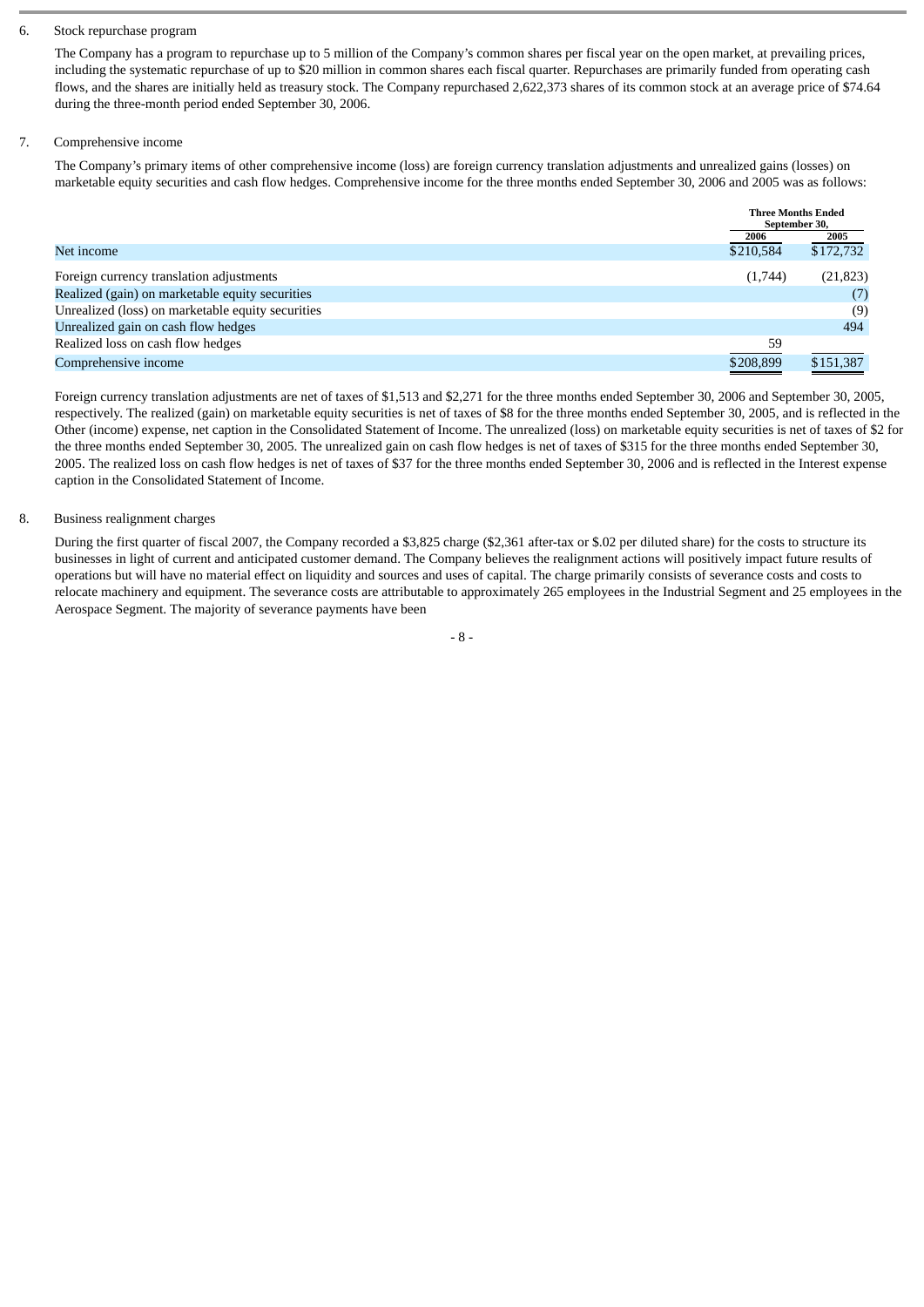#### 8. Business realignment charges, continued

made with the remaining payments expected to be made by June 30, 2007. The business realignment costs are presented in the Consolidated Statement of Income for the three months ended September 30, 2006 as follows: \$3,307 in Cost of sales and \$518 in Selling, general and administrative expenses.

During the first quarter of fiscal 2006, the Company recorded a \$2,770 charge (\$1,731 after-tax or \$.01 per diluted share) for the costs to structure its businesses in light of current and anticipated customer demand. The Company believes the realignment actions will positively impact future results of operations but will have no material effect on liquidity and sources and uses of capital. The charge primarily consisted of severance costs and costs to relocate machinery and equipment. The severance costs were attributable to approximately 335 employees in the Climate and Industrial Controls Segment and 80 employees in the Industrial Segment. All severance payments have been made. The business realignment costs are presented in the Consolidated Statement of Income for the three months ended September 30, 2005 as follows: \$1,975 in Cost of sales and \$795 in Selling, general and administrative expenses.

#### 9. Goodwill and intangible assets

The changes in the carrying amount of goodwill for the three months ended September 30, 2006 are as follows:

|                              | <b>Industrial</b><br>Segment | Aerospace<br>Segment | Climate &<br><b>Industrial</b><br>Controls<br>Segment | Total       |
|------------------------------|------------------------------|----------------------|-------------------------------------------------------|-------------|
| Balance June 30, 2006        | \$1,625,983                  | \$87.543             | \$296,932                                             | \$2,010,458 |
| Acquisitions                 | 9,935                        |                      | 13.719                                                | 23,654      |
| Foreign currency translation | (1,874)                      | (3)                  | (1,231)                                               | (3, 108)    |
| Goodwill adjustments         | 4,751                        | (107)                | 684                                                   | 5,328       |
| Balance September 30, 2006   | \$1,638,795                  | \$87,433             | \$310,104                                             | \$2,036,332 |

"Goodwill adjustments" primarily represent final adjustments to the purchase price allocation for acquisitions completed within the last twelve months.

Intangible assets are amortized on the straight-line method over their legal or estimated useful lives. The following summarizes the gross carrying value and accumulated amortization for each major category of intangible assets:

|                          | September 30, 2006 |                                 |                             |        | <b>June 30, 2006</b>            |         |  |                                    |  |
|--------------------------|--------------------|---------------------------------|-----------------------------|--------|---------------------------------|---------|--|------------------------------------|--|
|                          |                    | <b>Gross Carrying</b><br>Amount | Accumulated<br>Amortization |        | <b>Gross Carrying</b><br>Amount |         |  | Accumulated<br><b>Amortization</b> |  |
| Patents                  |                    | 79,088                          |                             | 24,095 |                                 | 66,767  |  | 22,289                             |  |
| Trademarks               |                    | 168.822                         |                             | 16,570 |                                 | 133.576 |  | 13,289                             |  |
| Customer lists and other |                    | 303.117                         |                             | 49,813 |                                 | 351,366 |  | 45,036                             |  |
| Total                    |                    | 551.027                         |                             | 90,478 |                                 | 551,709 |  | 80.614                             |  |

Total intangible amortization expense for the three months ended September 30, 2006 was \$10,967. The estimated amortization expense for the five years ending June 30, 2007 through 2011 is \$37,882, \$34,885, \$33,550, \$33,099 and \$29,989, respectively.

#### - 9 -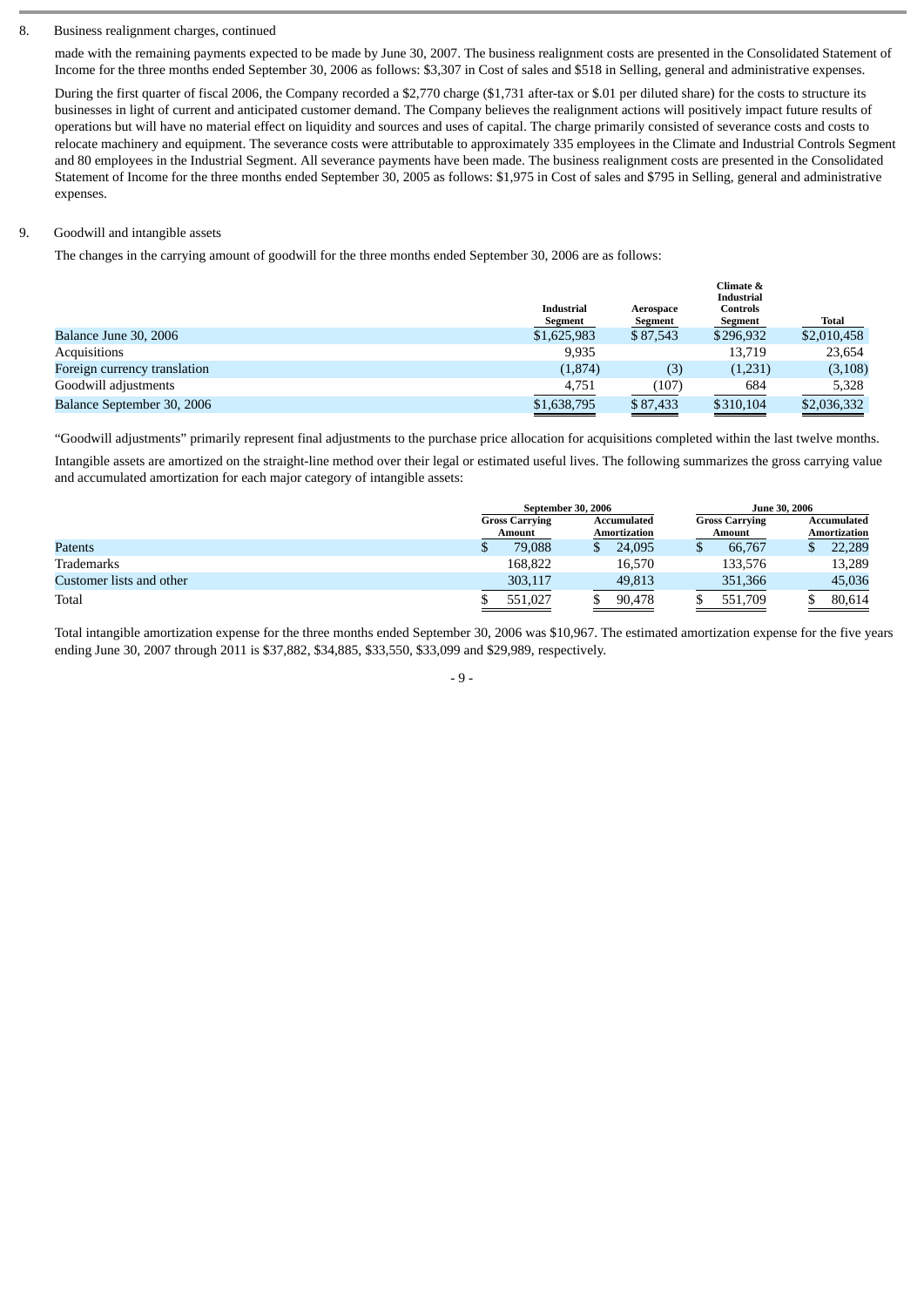#### 10. Retirement benefits

Net periodic pension cost recognized included the following components:

|                                         |           | <b>Three Months Ended</b> |
|-----------------------------------------|-----------|---------------------------|
|                                         |           | September 30,             |
|                                         | 2006      | 2005                      |
| Service cost                            | \$19,973  | \$20,092                  |
| Interest cost                           | 37,304    | 33,077                    |
| Expected return on plan assets          | (42, 104) | (35,896)                  |
| Net amortization and deferral and other | 16,794    | 20,712                    |
| Net periodic benefit cost               | \$ 31,967 | \$37,985                  |

Postretirement benefit cost recognized included the following components:

|                                         | <b>Three Months Ended</b><br>September 30, |         |  |         |
|-----------------------------------------|--------------------------------------------|---------|--|---------|
|                                         |                                            | 2006    |  | 2005    |
| Service cost                            |                                            | 497     |  | 574     |
| Interest cost                           |                                            | 1.440   |  | 1,631   |
| Net amortization and deferral and other |                                            | (54)    |  | 193     |
| Net periodic benefit cost               |                                            | \$1,883 |  | \$2,398 |

During the first quarter of fiscal 2007, the Company made \$111 million in voluntary contributions to its qualified defined benefit plans. The Company expects to contribute a total of approximately \$185 million to its qualified defined benefit plans in fiscal 2007. The majority of the remaining contribution expected to be made in fiscal 2007 is discretionary.

#### 11. Divestiture

In August 2005, the Company divested the Astron Building business. This business was part of the Other Segment for segment reporting purposes. The results of operations for this business unit have been presented as discontinued operations for all periods presented. Included in the income from discontinued operations is an after-tax gain on disposal of \$27,753.

- 10 -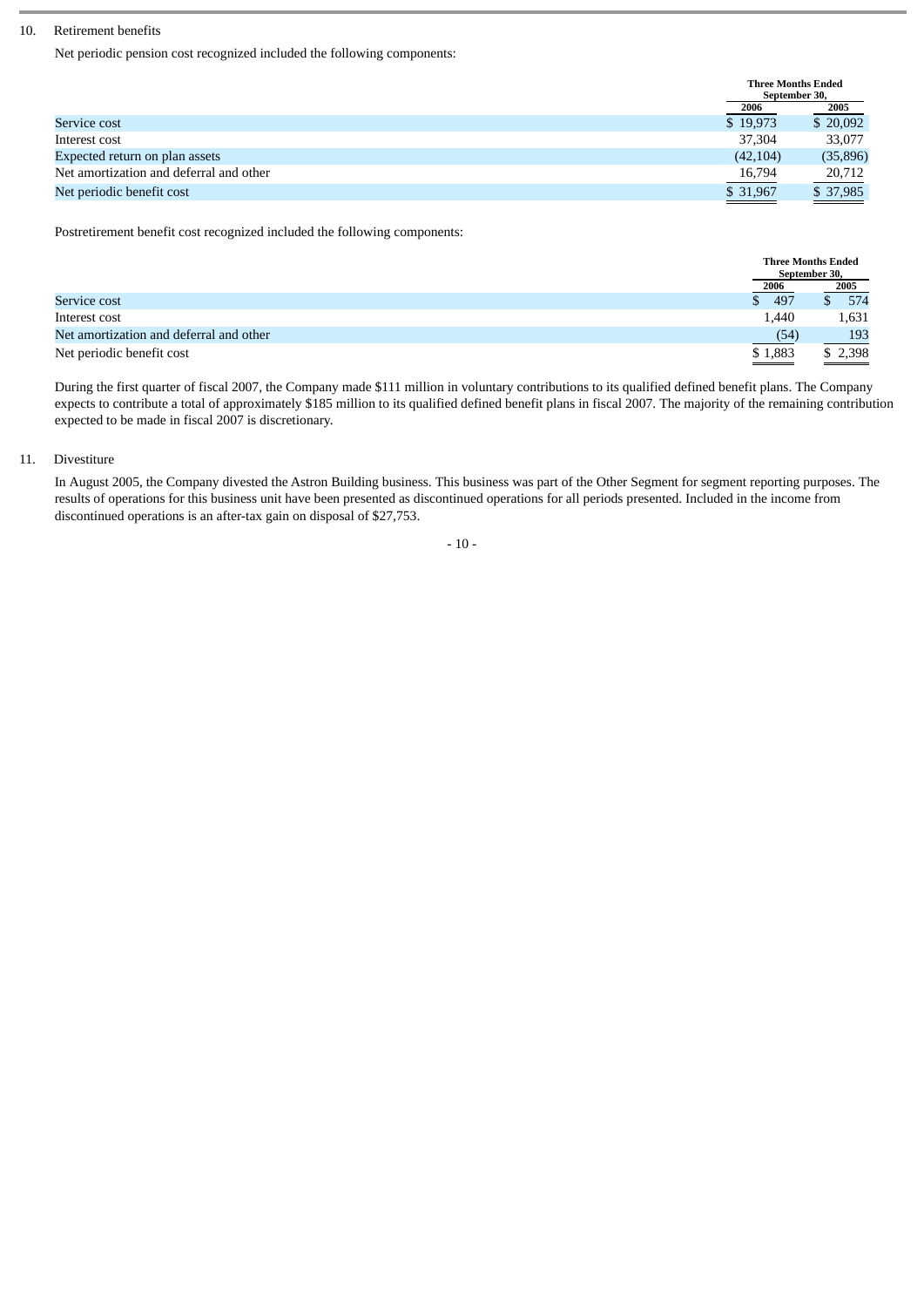# **PARKER-HANNIFIN CORPORATION**

#### **FORM 10-Q ITEM 2. MANAGEMENT'S DISCUSSION AND ANALYSIS OF FINANCIAL CONDITION AND RESULTS OF OPERATIONS**

# **FOR THE THREE MONTHS ENDED SEPTEMBER 30, 2006 AND COMPARABLE PERIOD ENDED SEPTEMBER 30, 2005**

#### **OVERVIEW**

The Company is a leading worldwide diversified manufacturer of motion control technologies and systems, providing precision engineered solutions for a wide variety of commercial, mobile, industrial and aerospace markets.

The Company's order rates provide a near-term perspective of the Company's outlook particularly when viewed in the context of prior and future order rates. The Company publishes its order rates on a monthly basis. The lead time between the time an order is received and revenue is realized generally ranges from one day to 12 weeks for commercial, mobile and industrial orders and from one day to 18 months for aerospace orders. The Company believes the leading economic indicators of these markets that have a strong correlation to the Company's future order rates are the Institute of Supply Management (ISM) index of manufacturing activity with respect to commercial, mobile and industrial markets and aircraft miles flown, revenue passenger miles and Department of Defense spending for aerospace markets.

An ISM index above 50 indicates that the manufacturing economy is expanding resulting in the expectation that the Company's order rates in the commercial, mobile and industrial markets should be positive year-over-year. The ISM index at the end of September 2006 was 52.9 compared to 53.8 at the end of June 2006. With respect to the aerospace market, aircraft miles flown and revenue passenger miles continue to show improvement over comparable fiscal 2006 levels while Department of Defense spending in fiscal 2007 is expected to increase slightly from its fiscal 2006 level.

The Company also believes that there is a high correlation between interest rates and industrial manufacturing activity. The Federal Reserve has not raised the federal funds during fiscal 2007 but did raise the federal funds rate eight times during fiscal 2006. Additional increases in interest rates could have a negative impact on industrial production thereby lowering future order rates.

The Company's major opportunities for growth are as follows:

- Leverage the Company's broad product line with customers desiring to consolidate their vendor base and outsource engineering,
- Marketing systems solutions for customer applications,
- Expand the Company's business presence outside of North America,
- New product introductions, including those resulting from the Company's innovation initiatives, and
- Strategic acquisitions in a consolidating industry.

The financial condition of the Company remains strong as evidenced by the continued generation of substantial cash flows from operations, a debt to debt-equity ratio of 23.6 percent, ample borrowing capabilities and strong credit ratings. Cash flow from operations for the first three months of fiscal 2007 were \$114.5 million or 4.5% of sales after making \$111 million in contributions to the Company's qualified defined benefit plans.

 $-11-$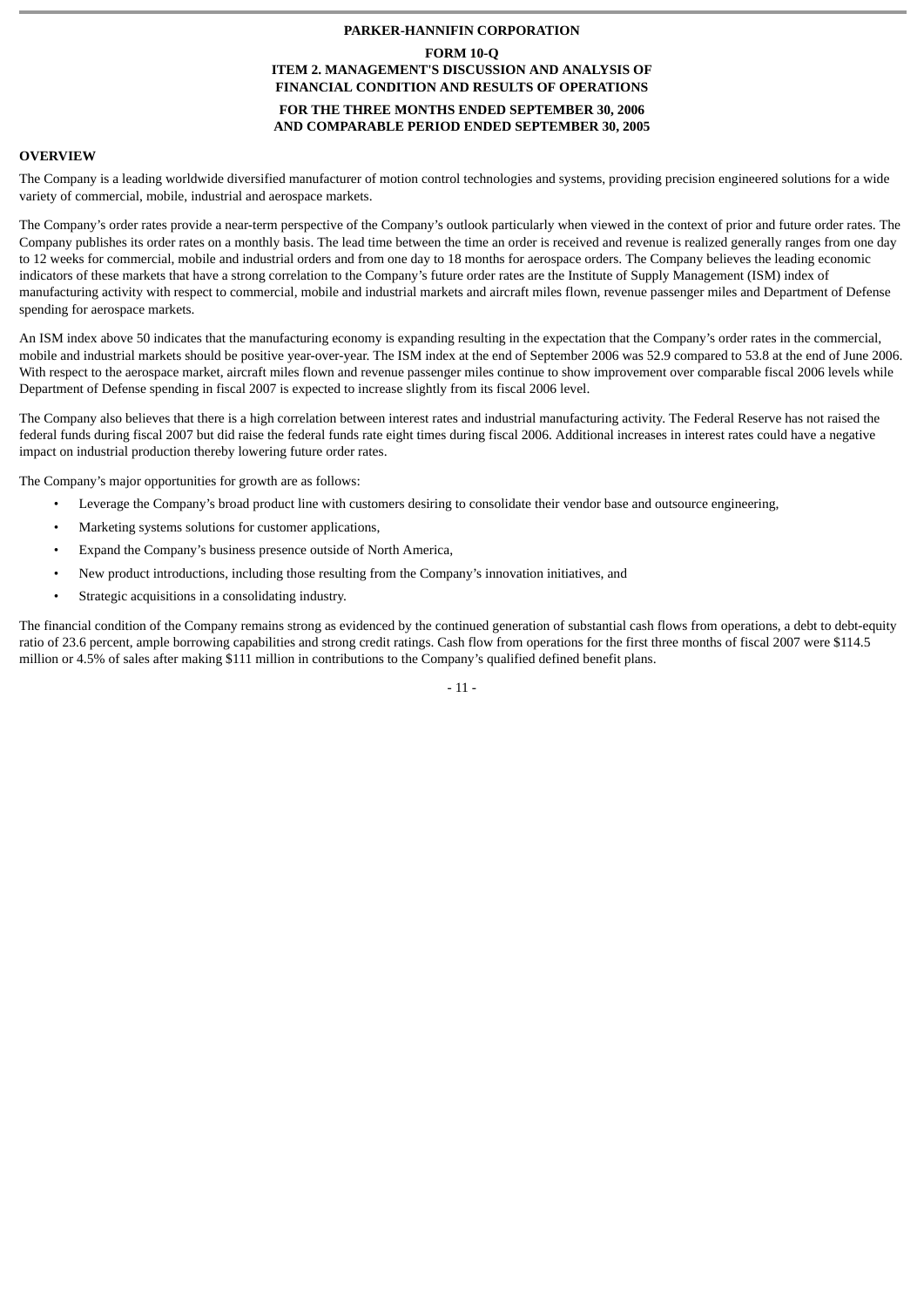Many acquisition opportunities remain available to the Company within its target markets. During the first quarter of fiscal 2007, the Company completed two acquisitions whose aggregate annual revenues were approximately \$44 million. Acquisitions will continue to be considered from time to time to the extent there is a strong strategic fit, while at the same time, maintaining the Company's strong financial position. The Company will also continue to assess the strategic fit of its existing businesses and initiate efforts to divest businesses that are not considered to be a good long-term fit for the Company.

Current challenges facing the Company include maintaining premier customer service levels while benefiting from strong customer demand, successfully matching price increases to raw material price increases and the rising expenses related to employee retirement and health care benefits. The Company is also challenged with trying to minimize the potential adverse impact of the weak financial condition of its automotive market customers. The Company has implemented a number of strategic financial performance initiatives relating to growth and margin improvement in order to meet these challenges, including strategic procurement, strategic pricing, lean enterprise and business realignments.

The discussion below is structured to separately discuss the Consolidated Statement of Income, Results by Business Segment, Balance Sheet and Statement of Cash Flows.

### **CONSOLIDATED STATEMENT OF INCOME**

|                                                                    | Three months ended |                      |
|--------------------------------------------------------------------|--------------------|----------------------|
|                                                                    | September 30,      |                      |
| (in millions)                                                      | 2006               | 2005                 |
| Net sales                                                          | \$2,551.6          | \$2,113.6            |
| Gross profit                                                       | \$604.2            | \$457.8              |
| Gross profit margin                                                | 23.7%              | 21.7%                |
| Selling, general and administrative expenses                       | 292.0<br>\$        | 237.0<br>\$          |
| Selling general and administrative expenses, as a percent of sales | 11.4%              | 11.2%                |
| Interest expense                                                   | \$<br>17.2         | \$<br>16.5           |
| Other (income) expense, net                                        | \$<br>(6.6)        | \$<br>$\cdot$ .2     |
| Effective tax rate from continuing operations                      | 30.2%              | 29.5%                |
| Income from continuing operations                                  | \$210.6            | \$143.8              |
| Income from continuing operations, as a percent of sales           | 8.3%               | 6.8%                 |
| Discontinued operations                                            |                    | $\mathbf{s}$<br>28.9 |
| Backlog                                                            | \$2,677.2          | \$2,274.3            |

**Net sales** for the first quarter of fiscal 2007 increased 20.7 percent over the prior-year first quarter net sales reflecting higher volume experienced in all Segments. Acquisitions made in the last 12 months contributed about 50 percent of the net sales increase and the effect of currency rate changes contributed about nine percent of the net sales increase.

Gross profit margin increased due to a combination of the increase in sales as well as the effects of the Company's financial performance initiatives.

**Selling, general and administrative expenses** increased primarily due to the higher sales volume, higher amortization expense of intangible assets and higher incentive compensation.

**Interest expense** for the current-year quarter increased 4.3 percent primarily due to higher average debt outstanding in the current-year quarter.

#### - 12 -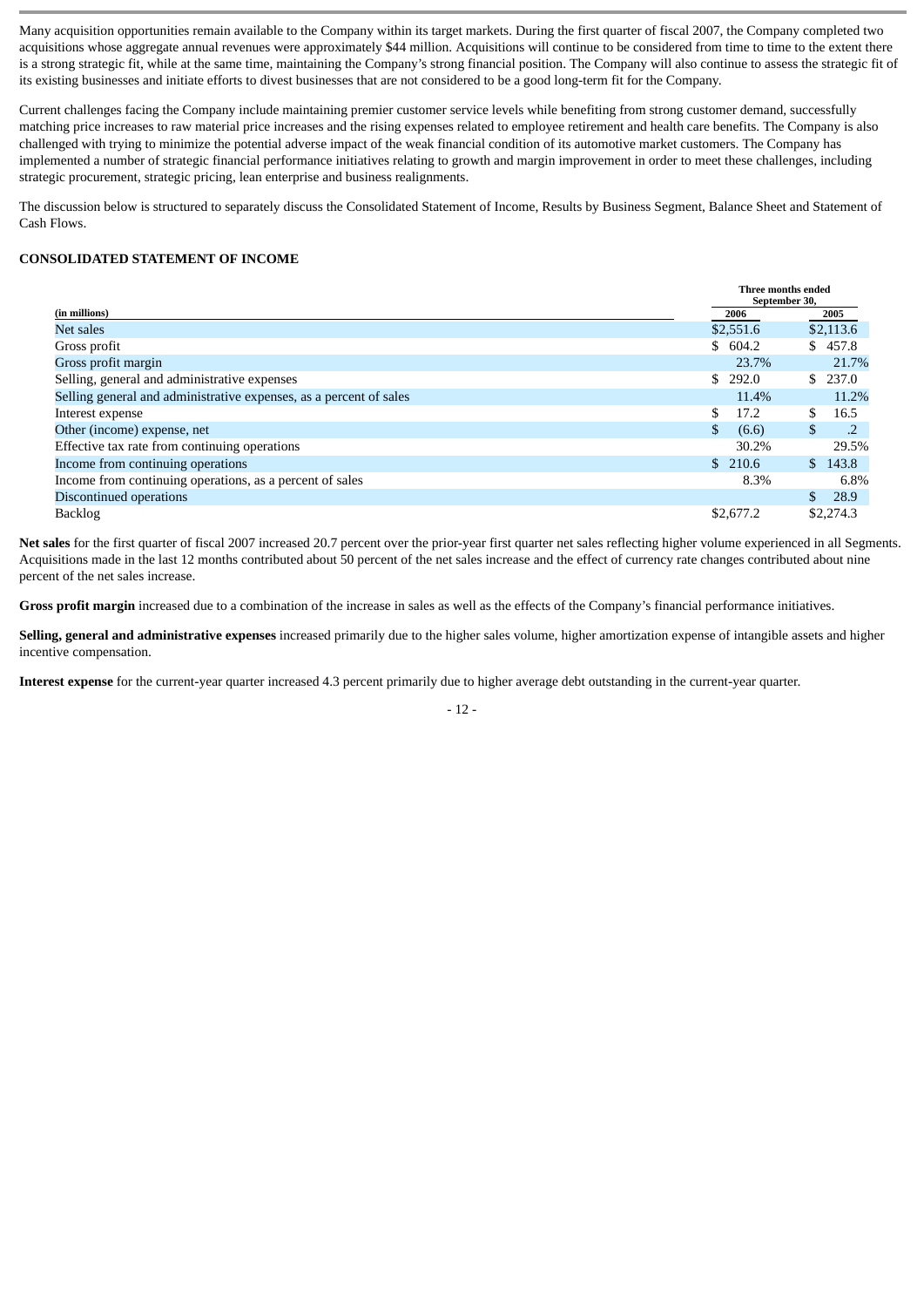**Other (income) expense, net** in the current-year quarter included \$4.6 million of income related to a litigation settlement.

**Income from continuing operations** for the current-year quarter was positively affected by a decrease in expense of approximately \$5.5 million related to qualified defined benefit plans, resulting primarily from changes in actuarial assumptions and the amortization of actuarial losses.

**Discontinued operations** represents the operating results and related gain on the sale, net of tax of the Astron Buildings business which was divested in August 2005. Included in discontinued operations for the three months ended September 30, 2005 is an after-tax gain on the sale of Astron of approximately \$27.8 million. The gain is primarily attributable to foreign currency translation adjustments.

**Backlog** increased from the prior-year quarter due to an increase in order rates throughout most businesses in the Aerospace and Industrial Segments. Backlog declined slightly from the June 30, 2006 amount of \$2,695.9 million.

#### **RESULTS BY BUSINESS SEGMENT**

#### **Industrial Segment**

|                                         | Three months ended<br>September 30, |         |
|-----------------------------------------|-------------------------------------|---------|
| (in millions)                           | 2006                                | 2005    |
| Net sales                               |                                     |         |
| North America                           | \$1,000.8                           | \$929.2 |
| International                           | 877.7                               | 620.8   |
| Operating income                        |                                     |         |
| North America                           | 153.1                               | 137.1   |
| International                           | \$<br>127.5                         | \$80.4  |
| Operating income, as a percent of sales |                                     |         |
| North America                           | 15.3%                               | 14.8%   |
| International                           | 14.5%                               | 13.0%   |
| <b>Backlog</b>                          | \$1,194.7                           | \$938.6 |

The increase in Industrial North American sales reflects higher end-user demand experienced across most of the Industrial North American markets, particularly in the construction, industrial machine tools, microelectronics, oil and gas and mobile equipment markets, partially offset by lower demand in the automotive market. The increase in Industrial International sales is primarily attributed to higher volume across most markets in all regions, particularly in Europe and the Asia Pacific region. Acquisitions and currency rate changes accounted for approximately 60 percent of the Industrial North American sales increase and approximately 75 percent of the Industrial International sales increase.

The increase in Industrial North American and Industrial International margins is primarily due to the higher sales volume, benefits realized from the Company's financial performance initiatives and benefits from past business realignments. Acquisitions, not yet fully integrated, negatively impacted both Industrial North American and Industrial International margins in the current-year quarter.

The increase in backlog from a year ago is primarily due to higher order rates experienced in virtually all of the markets of the Industrial North American and Industrial International operations. Backlog increased from the June 30, 2006 amount of \$1,177.8 million primarily due to higher order rates in the Industrial International operations.

The Company anticipates North American Industrial sales for fiscal 2007 will exceed their fiscal 2006 level by approximately four percent and International Industrial sales for fiscal 2007 will exceed their fiscal 2006 level by approximately 20 percent. Industrial North American operating margins in fiscal 2007 are expected to increase to a range of 15.0 percent to 15.6 percent and Industrial International operating margins are expected to increase to a range of 12.4 percent to 13.0 percent. The Company expects to continue to take the actions necessary to structure appropriately the Industrial Segment operations to operate in their current economic environment. Such actions may include the necessity to record additional business realignment charges in fiscal 2007.

 $-13 -$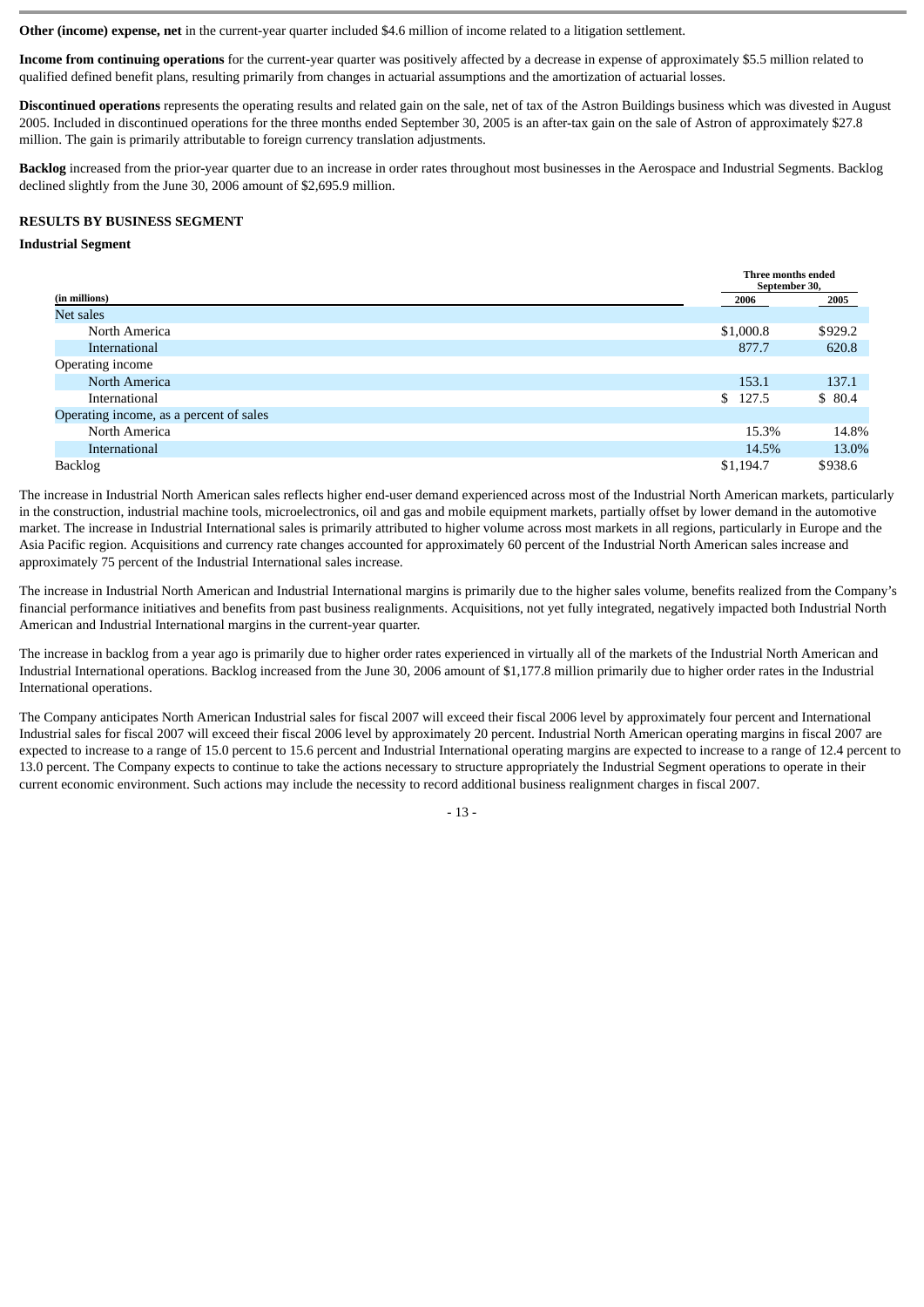#### **Aerospace Segment**

|                                         |             | Three months ended<br>September 30, |  |
|-----------------------------------------|-------------|-------------------------------------|--|
| (in millions)                           | 2006        | 2005                                |  |
| Net sales                               | 402.4<br>S. | \$348.8                             |  |
| Operating income                        | 68.6        | 54.8                                |  |
| Operating income, as a percent of sales | 17.1%       | 15.7%                               |  |
| <b>Backlog</b>                          | \$1,326.0   | \$1,206.5                           |  |

The increase in sales in the Aerospace Segment is primarily due to an increase in commercial original equipment manufacturer (OEM) and aftermarket volume. The higher margins were primarily due to a higher concentration of sales occurring in the aftermarket businesses in the current-year quarter.

The increase in backlog from the prior-year quarter is due to higher order rates experienced in the commercial businesses. Shipments were about the same as order rates in the current-year quarter resulting in the slight decrease in backlog from the June 30, 2006 amount of \$1,328.3 million. For fiscal 2007, sales are expected to increase in the mid-single digit range from their fiscal 2006 level and operating margins are expected to increase to a range of 14.8 percent to 15.4 percent. Heavier commercial OEM volume in future product mix could result in lower margins.

#### **Climate & Industrial Controls Segment**

|                                         | Three months ended |         |
|-----------------------------------------|--------------------|---------|
|                                         | September 30,      |         |
| (in millions)                           | 2006               | 2005    |
| Net sales                               | \$270.7            | \$214.7 |
| Operating income                        | \$30.8             | \$18.6  |
| Operating income, as a percent of sales | 11.4%              | 8.7%    |
| <b>Backlog</b>                          | \$156.5            | \$129.3 |

The increase in sales in the Climate & Industrial Controls Segment is primarily due to acquisitions as well as higher end-user demand in the residential air conditioning market. The increase in margins is primarily due to the higher sales volume, margin contribution from acquisitions that have been fully integrated and the absence of business realignment charges that were taken in the prior-year quarter.

The increase in backlog from the prior-year quarter is primarily due to acquisitions as well as higher order rates in the residential air conditioning market. Backlog declined from the June 30, 2006 amount of \$189.8 million primarily due to shipments exceeding new orders in the residential air conditioning market. For fiscal 2007, sales are expected to increase in the mid-single digit range from their fiscal 2006 level and operating margins are expected to increase to a range of 10.1 percent to 10.7 percent. The Company expects to continue to take the actions necessary to structure appropriately the Climate & Industrial Controls Segment operations to operate in their current economic environment. Such actions may include the necessity to record additional business realignment charges in fiscal 2007.

Corporate general and administrative expenses increased to \$36.7 million for fiscal 2007 compared to \$28.8 million in the prior-year quarter. As a percent of sales, corporate general and administrative expenses for the current-year quarter remained at 1.4 percent as compared to the prior-year quarter.

#### $-14-$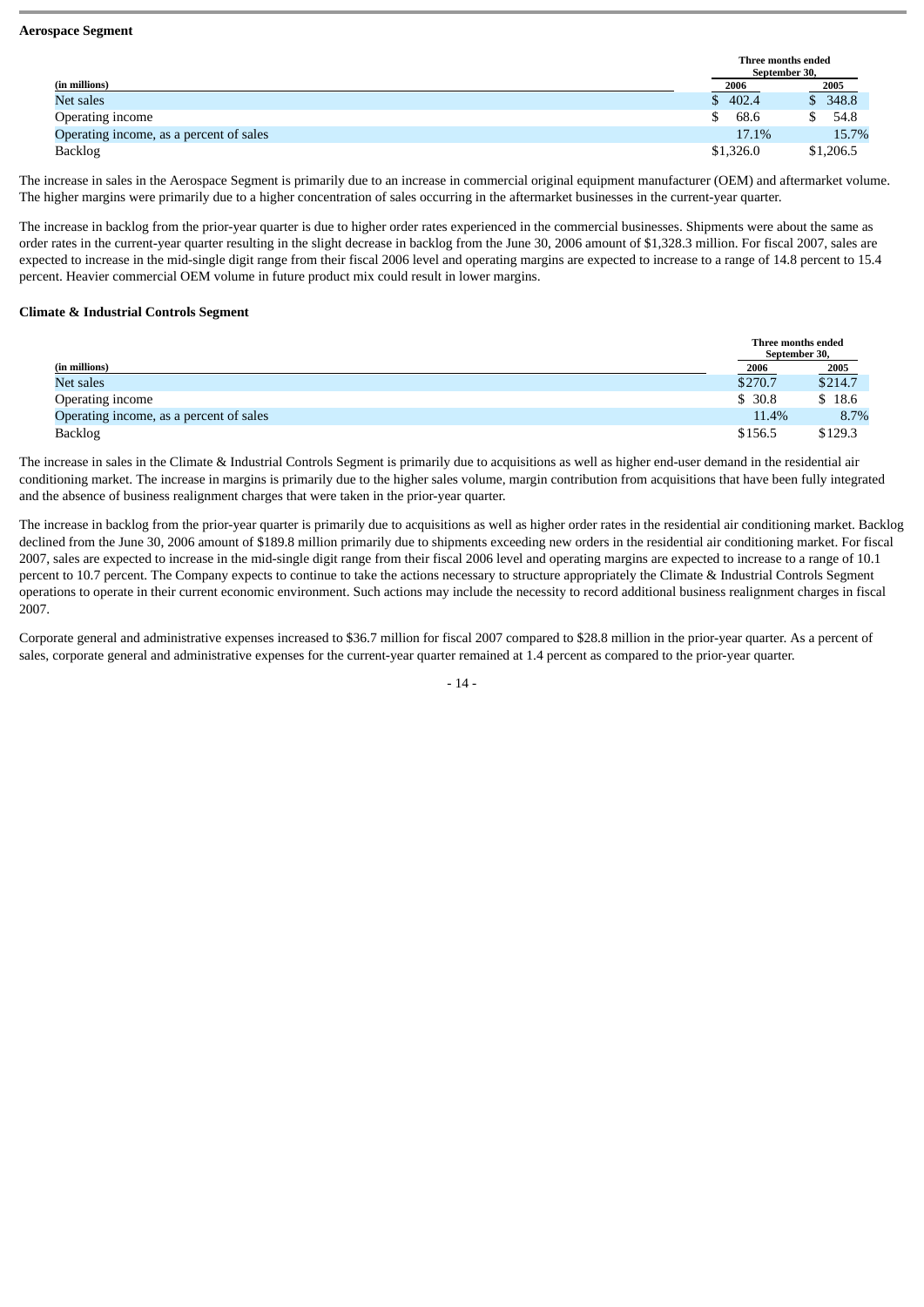The higher expense in the current-year quarter is primarily due to higher research and development expenses and fees for professional services.

Included in Other expense (in the Business Segment Results by Industry) in fiscal 2007 is \$5.4 million of expense related to qualified defined benefit plans compared to \$12.3 million in the prior-year quarter. The decrease in expense primarily results from changes in actuarial assumptions and lower amortization of actuarial losses.

# **DISCONTINUED OPERATIONS**

In August 2005, the Company divested its Astron Buildings business. The following results of operations for this business unit have been presented as discontinued operations.

| (in millions)                                         | September 30,<br>2005 |
|-------------------------------------------------------|-----------------------|
| Net sales                                             | 21,672                |
| Operating income, net of taxes                        | 1,131                 |
| Gain on sale of discontinued operations, net of taxes | 27,753                |
| Income from discontinued operations                   | 28.884                |

### **BALANCE SHEET**

| (in millions)                                        |    | September 30,<br>2006 | <b>June 30,</b><br>2006 |
|------------------------------------------------------|----|-----------------------|-------------------------|
| Accounts receivable                                  | S. | 1,569.5               | \$1,592.3               |
| Inventories                                          |    | 1,250.8               | 1,182.9                 |
| Plant and equipment, net of accumulated depreciation |    | 1,680.8               | 1,693.8                 |
| Goodwill                                             |    | 2,036.3               | 2,010.5                 |
| Intangible assets, net                               |    | 460.5                 | 471.1                   |
| Other assets                                         |    | 957.9                 | 859.1                   |
| Accounts payable, trade                              |    | 724.4                 | 770.7                   |
| Accrued liabilities                                  |    | 620.0                 | 698.0                   |
| Accrued domestic and foreign taxes                   |    | 194.1                 | 140.4                   |
| Shareholders' equity                                 |    | 4,270.1               | 4,241.2                 |
| Working capital                                      | \$ | 1,381.3               | \$1,458.0               |
| Current ratio                                        |    | 1.76                  | 1.87                    |

Accounts receivable are primarily receivables due from customers for sales of product (\$1,416.5 million at September 30, 2006 and \$1,475.9 million at June 30, 2006). Days sales outstanding relating to trade accounts receivable remained at 51 days during the current-year quarter.

Inventories increased \$67.9 million since June 30, 2006, with days supply increasing to 68 days from 60 days at June 30, 2006.

Plant and equipment, net of accumulated depreciation, decreased primarily as a result of depreciation exceeding capital expenditures.

Other assets increased since June 30, 2006 primarily as a result of \$111.0 million in contributions that were made to the Company's qualified defined benefit pension plans during the current-year quarter.

#### - 15 -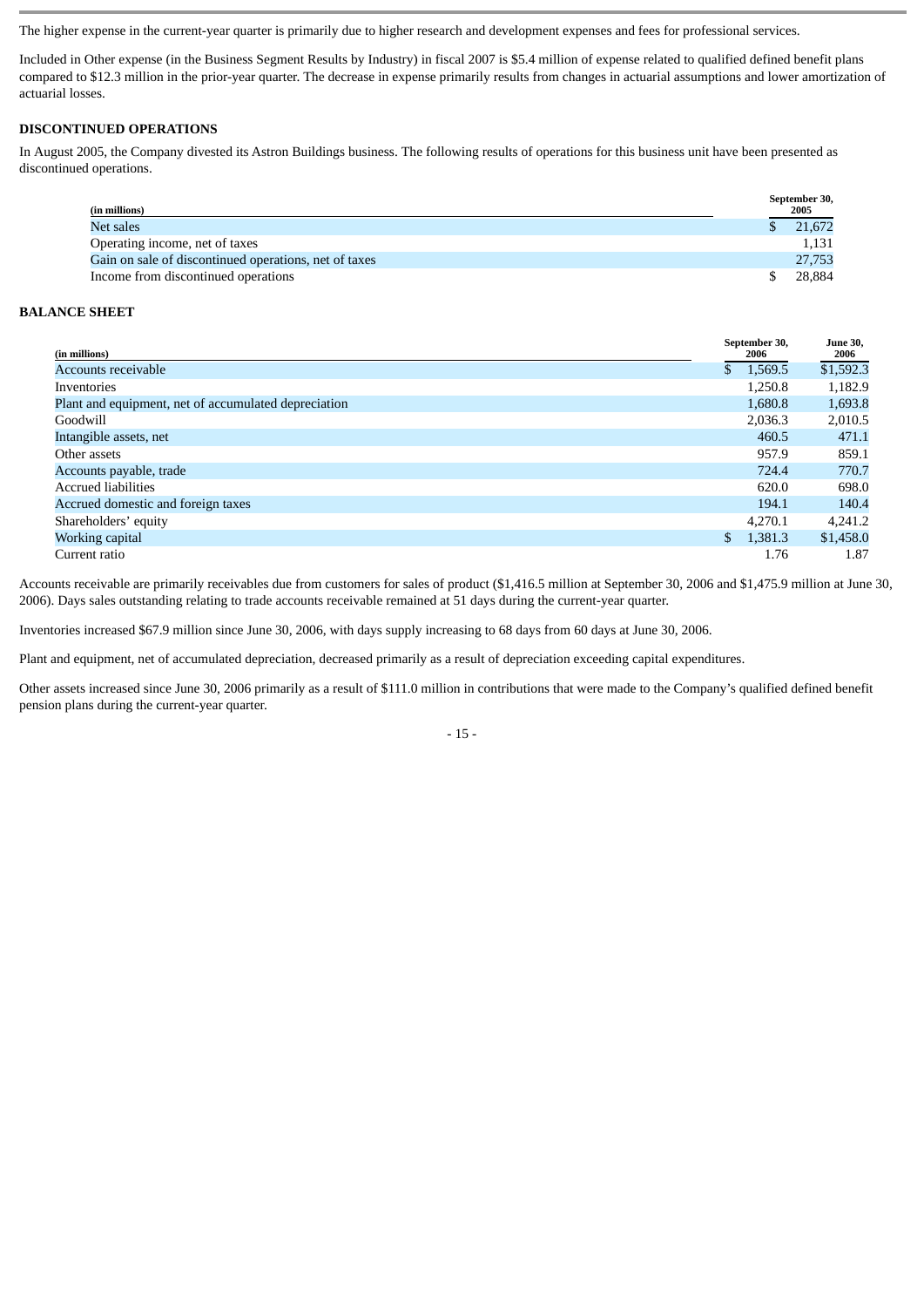Accounts payable, trade decreased \$46.3 million from June 30, 2006 primarily due to the timing of payments for purchases.

Accrued liabilities decreased \$78.0 million primarily as a result of the payment of fiscal 2006 incentive compensation during the current-year quarter.

Accrued domestic and foreign taxes increased primarily due to higher taxable income in fiscal 2007.

### **STATEMENT OF CASH FLOWS**

|                                                      |         | Three months ended<br>September 30, |  |
|------------------------------------------------------|---------|-------------------------------------|--|
| (in millions)                                        | 2006    | 2005                                |  |
| Cash provided by (used in):                          |         |                                     |  |
| <b>Operating activities</b>                          | \$114.5 | \$207.7                             |  |
| Investing activities                                 | (88.3)  | (101.6)                             |  |
| <b>Financing activities</b>                          | (17.8)  | (199.0)                             |  |
| Effect of exchange rates                             | (4.0)   | (0.3)                               |  |
| Net increase (decrease) in cash and cash equivalents | \$4.3   | \$ (93.2)                           |  |

**Cash flows from operating activities** - The decrease in net cash provided by operating activities in fiscal 2007 is primarily due to an increase in cash used to fund the Company's qualified defined benefit plans as well as an increase in inventories.

**Cash flow used in investing activities** - The decrease in the amount of cash used in investing activities in fiscal 2007 is attributable primarily to a decrease in acquisition activity and the absence of proceeds from the sale of businesses partially offset by an increase in capital expenditures.

**Cash flow from financing activities** - In fiscal 2007, the Company increased its outstanding borrowings by a net total of \$186.9 million compared to a decrease of \$179.1 million in fiscal 2006. Common stock activity used cash of \$173.7 million in fiscal 2007 compared to providing cash of \$7.4 million in fiscal 2006. The increase in cash used by common stock activity in fiscal 2007 is primarily due to the purchase of the Company's common stock for treasury.

The Company's goal is to maintain no less than an "A" rating on senior debt to ensure availability and reasonable cost of external funds. As a means of achieving this objective, the Company has established a financial goal of maintaining a ratio of debt to debt-equity of no more than 37 percent.

| Debt to Debt-Equity Ratio (in millions) | September 30,<br>2006 | <b>June 30,</b><br>2006 |
|-----------------------------------------|-----------------------|-------------------------|
| <b>Debt</b>                             | 1,315.5               | \$1,131.5               |
| Debt & equity                           | 5.585.6               | \$5,372.7               |
| Ratio                                   | 23.6%                 | 21.1%                   |

The Company has a line of credit totaling \$1,025 million through a multi-currency revolving credit agreement with a group of banks, of which \$835 million was available as of September 30, 2006. The Company has the right, no more than once a year, to increase the facility amount, in minimum increments of \$25 million up to a maximum facility amount of \$1,250 million. The credit agreement expires October 2011, however the Company has the right to request a one-year extension of the expiration date on an annual basis. The credit agreement supports the Company's commercial paper note program, which is rated A-1 by Standard & Poor's, P-1 by Moody's and F-1 by Fitch, Inc. These ratings are considered investment grade. The revolving credit agreement requires a facility fee of

- 16 -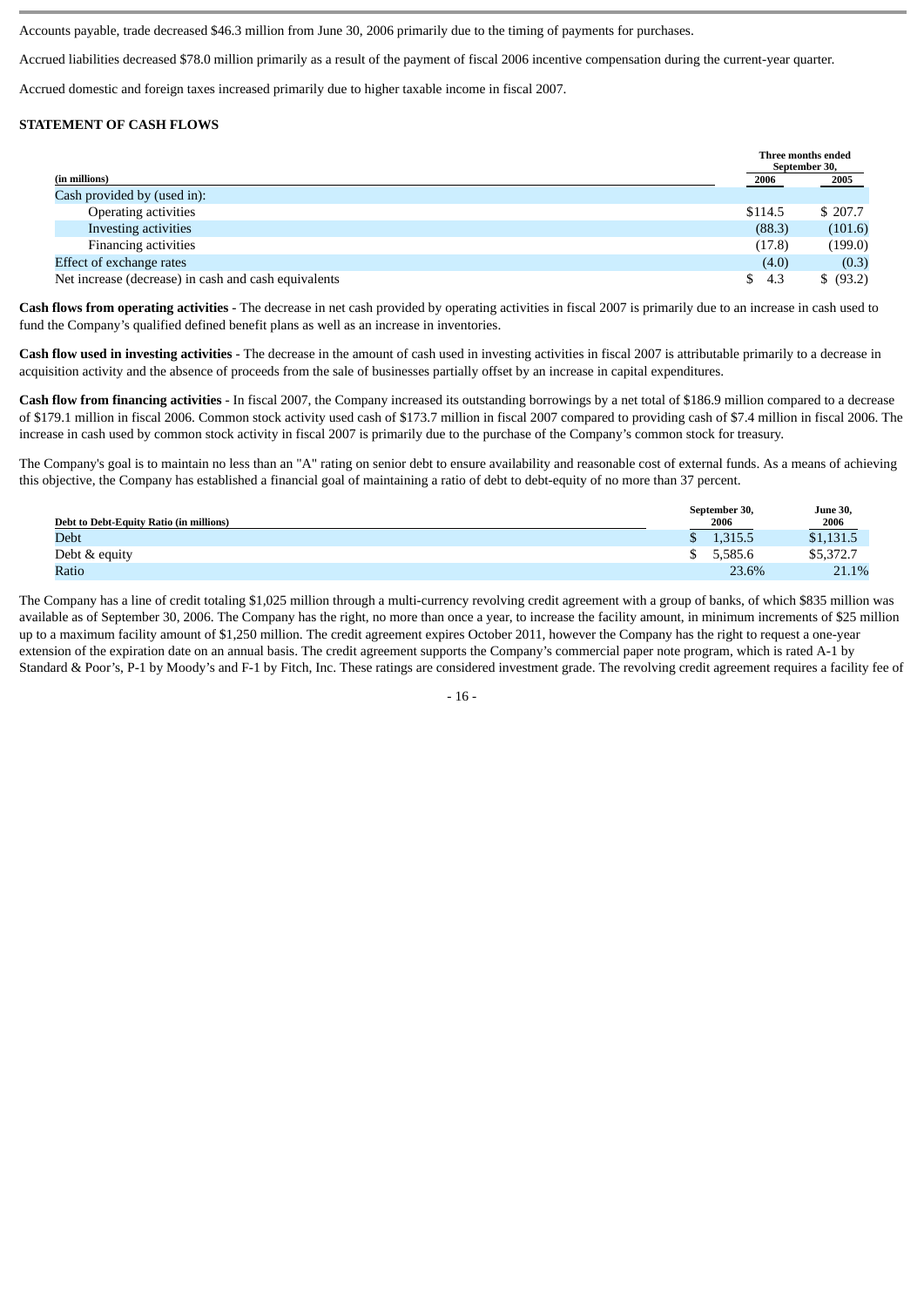5/100ths of one percent of the commitment per annum at the Company's present rating level. The revolving credit agreement contains provisions that increase the facility fee of the credit agreement in the event the Company's credit ratings are lowered. A lowering of the Company's credit ratings would not limit the Company's ability to use the credit agreement nor would it accelerate the repayment of any outstanding borrowings.

The Company's revolving credit agreement and indentures governing certain debt agreements contain various covenants, the violation of which would limit or preclude the use of the revolving credit agreement for future borrowings, or might accelerate the maturity of the related outstanding borrowings covered by the indentures. At the Company's present rating level, the most restrictive financial covenant provides that the ratio of secured debt to net tangible assets be less than 10 percent. As of September 30, 2006, the ratio of secured debt to net tangible assets was less than one percent. The Company is in compliance with all covenants and expects to remain in compliance during the term of the agreement and indentures.

#### **NEW ACCOUNTING PRONOUNCEMENTS**

In July 2006, the Financial Accounting Standards Board (FASB) issued FASB Interpretation No. 48, "Accounting for Uncertainty in Income Taxes – An Interpretation of FASB Statement 109" (FIN 48). FIN 48 prescribes a comprehensive model for how a company should recognize, measure, present, and disclose in its financial statements uncertain tax positions that the company has taken or expects to take on a tax return. FIN 48 is effective as of the beginning of fiscal years that start after December 15, 2006. The Company has not yet determined the effect on the Company's financial position or results of operations of complying with the provisions of FIN 48.

In August 2006, the FASB issued FASB Statement No. 157, "Fair Value Measurements." Statement No. 157 defines fair value, establishes a framework for measuring fair value in generally accepted accounting principles, and expands disclosures about fair value measurements. Statement No. 157 is effective for fiscal years beginning after November 15, 2007. The Company has not yet determined the effect on the Company's financial position or results of operations of complying with the provisions of Statement No. 157.

In September 2006, the FASB issued FASB Statement No. 158, "Employers' Accounting for Defined Benefit Pension and Other Postretirement Plans." Statement No. 158 amends FASB Statements No. 87, 88, 106 and 132R. Statement No. 158 requires an employer to recognize the overfunded or underfunded status of a defined benefit postretirement plan as an asset or liability in its statement of financial position and to recognize changes in that funded status in the year in which the changes occur through comprehensive income. The funded status recognition provision is effective for the Company as of the end of the fiscal year ending June 30, 2007. Statement No. 158 also requires an employer to measure the funded status of a plan as of the date of its year-end statement of financial condition. The measurement date provision of Statement No. 158 is effective for the Company for the fiscal year ending June 30, 2009. The Company has not yet determined the effect on the Company's financial position of complying with the provisions of Statement No. 158.

#### **FORWARD-LOOKING STATEMENTS**

Forward-looking statements contained in this Report on Form 10-Q and other written reports and oral statements are made based on known events and circumstances at the time of release, and as such, are subject in the future to unforeseen uncertainties and risks. All statements regarding future performance, earnings projections, events or developments are forward-looking statements. It is possible that the future performance and earnings projections of the Company may differ materially from current expectations, depending on economic conditions within both its industrial and aerospace markets, and the Company's ability to maintain and achieve anticipated benefits associated with announced realignment activities, strategic initiatives to improve operating margins and growth and innovation initiatives. A change in the economic conditions in individual markets may have a particularly volatile effect on segment performance.

- 17 -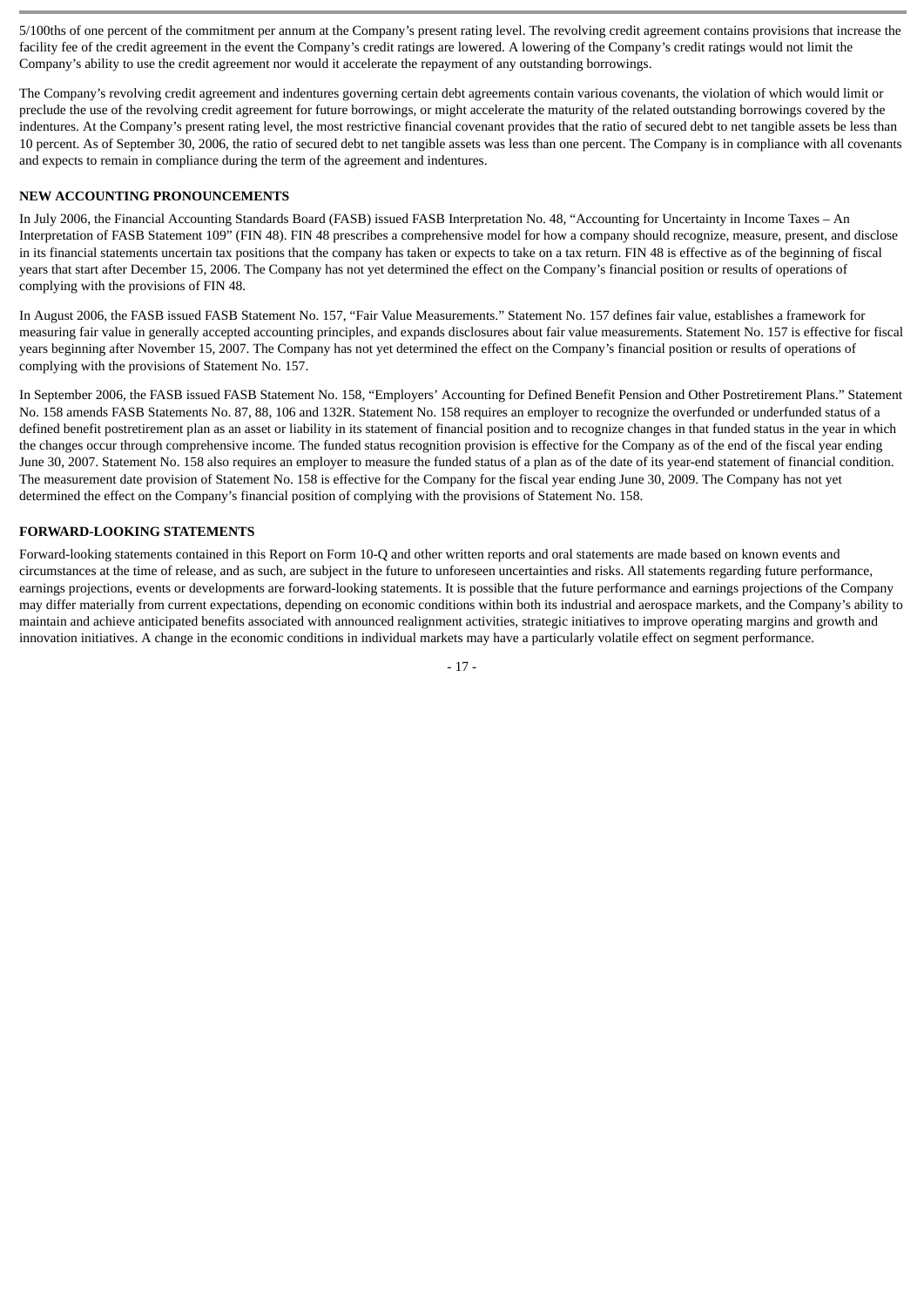Among other factors which may affect future performance are:

- changes in business relationships with and purchases by or from major customers or suppliers, including delays or cancellations in shipments, or significant changes in financial condition,
- uncertainties surrounding timing, successful completion or integration of acquisitions,
- threats associated with and efforts to combat terrorism,
- competitive market conditions and resulting effects on sales and pricing,
- increases in raw material costs that cannot be recovered in product pricing,
- the Company's ability to manage costs related to insurance and employee retirement and health care benefits, and
- global economic factors, including manufacturing activity, air travel trends, currency exchange rates, difficulties entering new markets and general economic conditions such as inflation and interest rates.

The Company undertakes no obligation to update or publicly revise these forward-looking statements to reflect events or circumstances that arise after the date of this Report.

#### **ITEM 3. QUANTITATIVE AND QUALITATIVE DISCLOSURES ABOUT MARKET RISK**

The Company enters into forward exchange contracts and costless collar contracts to reduce its exposure to fluctuations in related foreign currencies. These contracts are with major financial institutions and the risk of loss is considered remote. The Company does not hold or issue derivative financial instruments for trading purposes. In addition, the Company's foreign locations, in the ordinary course of business, enter into financial guarantees through financial institutions, which enable customers to be reimbursed in the event of nonperformance by the Company. The total carrying and fair value of open contracts and any risk to the Company as a result of these arrangements is not material to the Company's financial position, liquidity or results of operations.

The Company's debt portfolio contains variable rate debt, inherently exposing the Company to interest rate risk. The Company's objective is to maintain a 60/40 mix between fixed rate and variable rate debt thereby limiting its exposure to changes in near-term interest rates.

#### **ITEM 4. CONTROLS AND PROCEDURES**

The Company carried out an evaluation, under the supervision and with the participation of the Company's management, including the Company's principal executive officer and principal financial officer, of the effectiveness of the Company's disclosure controls and procedures (as defined in Exchange Act Rules 13a-15(e) and 15d-15(e)) as of the end of the first quarter of fiscal 2007. Based on this evaluation, the principal executive officer and principal financial officer have concluded that the Company's disclosure controls and procedures are effective.

There has been no change in the Company's internal control over financial reporting during the quarter ended September 30, 2006 that has materially affected, or is reasonably likely to materially affect, the Company's internal control over financial reporting.

- 18 -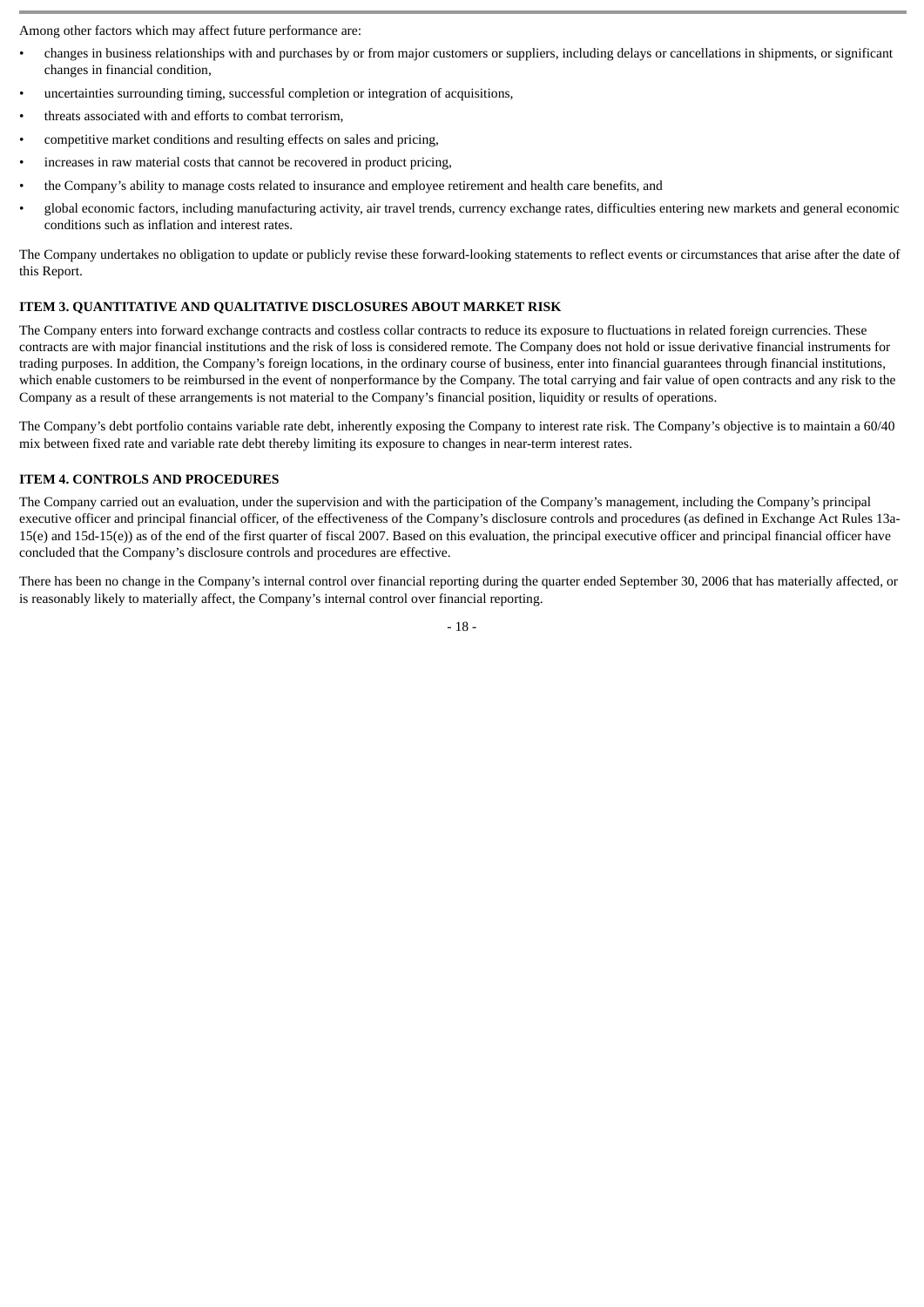# PARKER-HANNIFIN CORPORATION PART II - OTHER INFORMATION

# Item 2. Unregistered Sales of Equity Securities, Use of Proceeds and Issuer Purchases of Equity Securities.

- (a) *Unregistered Sales of Equity Securities.* Not applicable.
- (b) *Use of Proceeds.* Not applicable.
- (c) *Issuer Purchases of Equity Securities.*

| Period                    | (a) Total<br>Number of<br><b>Shares</b><br>Purchased | (b) Average<br><b>Price Paid</b><br>Per Share | (c) Total Number of<br><b>Shares Purchased</b><br>as Part of Publicly<br><b>Announced Plans</b><br>or Programs (1) | талинин тишет<br>(or Approximate Dollar<br>Value) of Shares that<br><b>May Yet Be Purchased</b><br><b>Under the Plans or</b><br>Programs |
|---------------------------|------------------------------------------------------|-----------------------------------------------|--------------------------------------------------------------------------------------------------------------------|------------------------------------------------------------------------------------------------------------------------------------------|
| July 1, 2006 through      |                                                      |                                               |                                                                                                                    |                                                                                                                                          |
| July 31, 2006             | 103,738(2)                                           | \$74.16                                       | 88,120                                                                                                             | 9,581,980                                                                                                                                |
| August 1, 2006 through    |                                                      |                                               |                                                                                                                    |                                                                                                                                          |
| August 31, 2006           | 883,000                                              | \$<br>74.43                                   | 883,000                                                                                                            | 8,698,980                                                                                                                                |
| September 1, 2006 through |                                                      |                                               |                                                                                                                    |                                                                                                                                          |
| September 30, 2006        | 1,651,253                                            | \$74.78                                       | 1,651,253                                                                                                          | 7,047,727                                                                                                                                |
| Total:                    | 2,637,991                                            | 74.64<br>\$                                   | 2,622,373                                                                                                          | 7,047,727                                                                                                                                |
|                           |                                                      |                                               |                                                                                                                    |                                                                                                                                          |

**(d) Maximum Number**

(1) On August 16, 1990, the Company publicly announced that its Board of Directors authorized the repurchase of up to 3.0 million shares of its common stock. Such amount was subsequently adjusted to 6.75 million shares as a result of stock splits in June 1995 and September 1997. On July 14, 1998, the Company publicly announced that its Board of Directors authorized the repurchase of an additional 4.0 million shares of its common stock. On January 30, 2006, the Company publicly announced that its Board of Directors increased the authorization to repurchase up to 10 million shares of its common stock. There is no expiration date for the Company's repurchase program.

(2) Includes 15,618 shares surrendered to the Company by executive officers in order to satisfy tax withholding obligations upon the vesting of restricted stock under the Company's 2001-02-03 Long Term Incentive Plan.

- 19 -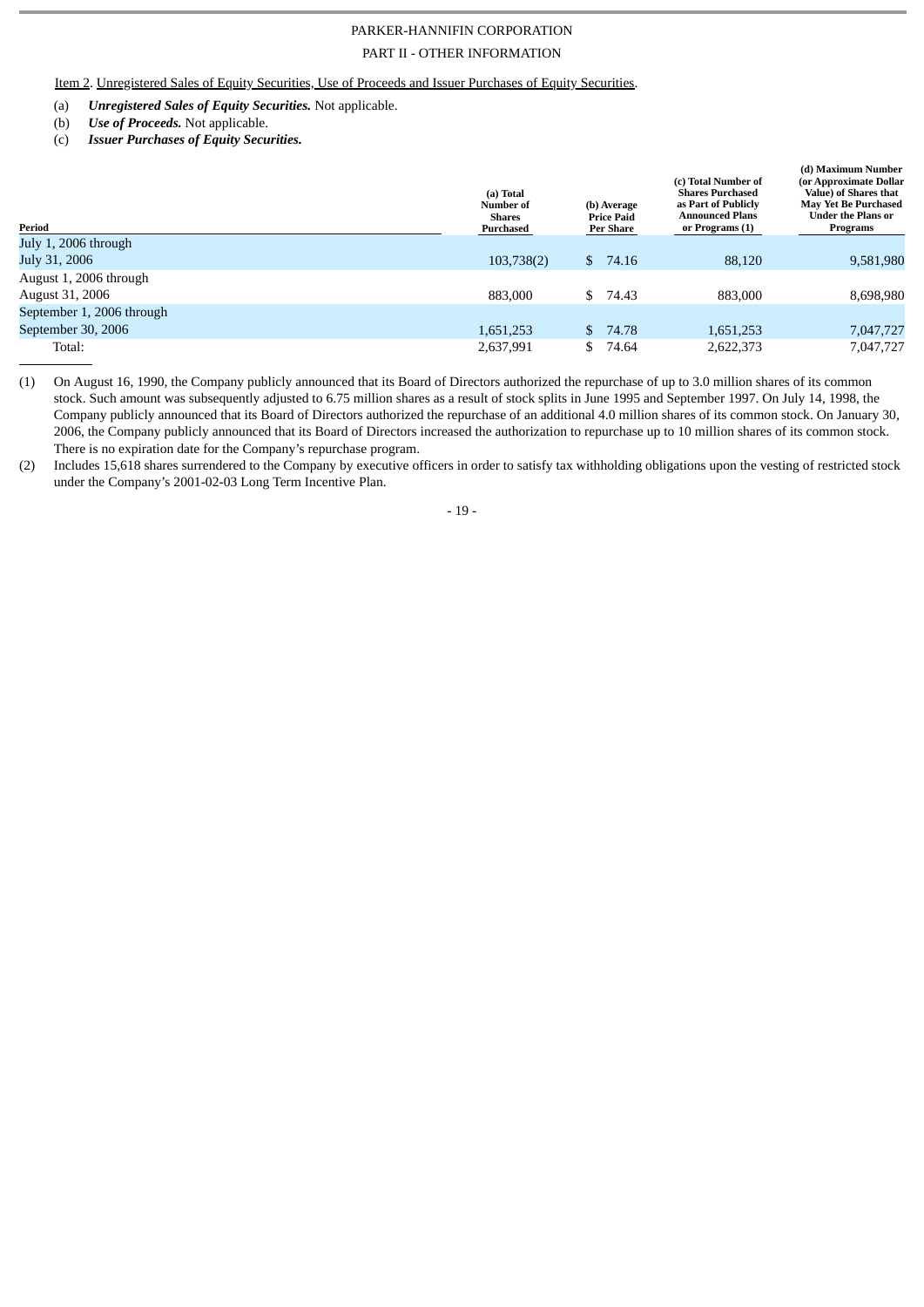### Item 6. Exhibits.

The following documents are furnished as exhibits and are numbered pursuant to Item 601 of Regulation S-K:

| Exhibit 12         | Computation of Ratio of Earnings to Fixed Charges as of September 30, 2006.                                                                          |
|--------------------|------------------------------------------------------------------------------------------------------------------------------------------------------|
| Exhibit $31(i)(a)$ | Certification of the Principal Executive Officer Pursuant to 17 CFR 240.13a-14(a), as Adopted Pursuant to §302 of the Sarbanes-Oxley Act of<br>2002. |
| Exhibit $31(i)(b)$ | Certification of the Principal Financial Officer Pursuant to 17 CFR 240.13a-14(a), as Adopted Pursuant to §302 of the Sarbanes-Oxley Act of<br>2002. |
| Exhibit 32         | Certification Pursuant to 18 U.S.C. Section 1350, as Adopted Pursuant to §906 of the Sarbanes-Oxley Act of 2002.                                     |

#### SIGNATURE

Pursuant to the requirements of the Securities Exchange Act of 1934, the Registrant has duly caused this report to be signed on its behalf by the undersigned thereunto duly authorized.

# PARKER-HANNIFIN CORPORATION (Registrant)

/s/ Timothy K. Pistell

Timothy K. Pistell Executive Vice President - Finance and Administration and Chief Financial Officer

Date: November 7, 2006

- 20 -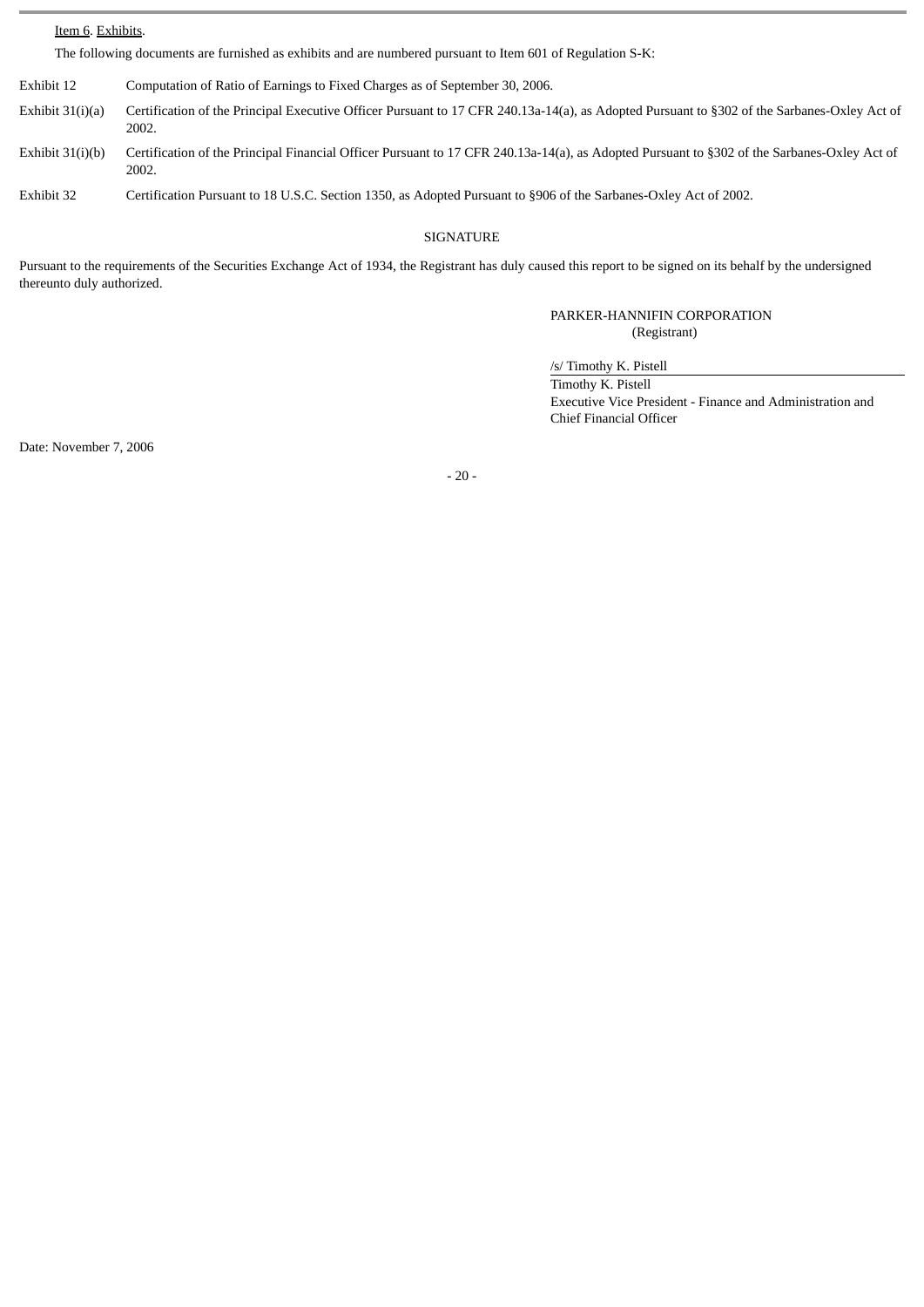# EXHIBIT INDEX

| <b>Exhibit No.</b> | <b>Description of Exhibit</b>                                                                                                                           |
|--------------------|---------------------------------------------------------------------------------------------------------------------------------------------------------|
| Exhibit 12         | Computation of Ratio of Earnings to Fixed Charges as of September 30, 2006.                                                                             |
| Exhibit $31(i)(a)$ | Certification of the Principal Executive Officer Pursuant to 17 CFR 240.13a-14(a), as Adopted Pursuant to §302 of the Sarbanes-Oxley<br>Act of 2002.    |
| Exhibit $31(i)(b)$ | Certification of the Principal Financial Officer Pursuant to 17 CFR 240.13a-14(a), as Adopted Pursuant to §302 of the Sarbanes-Oxley Act<br>of $2002$ . |
| Exhibit 32         | Certification Pursuant to 18 U.S.C. Section 1350, as Adopted Pursuant to §906 of the Sarbanes-Oxley Act of 2002.                                        |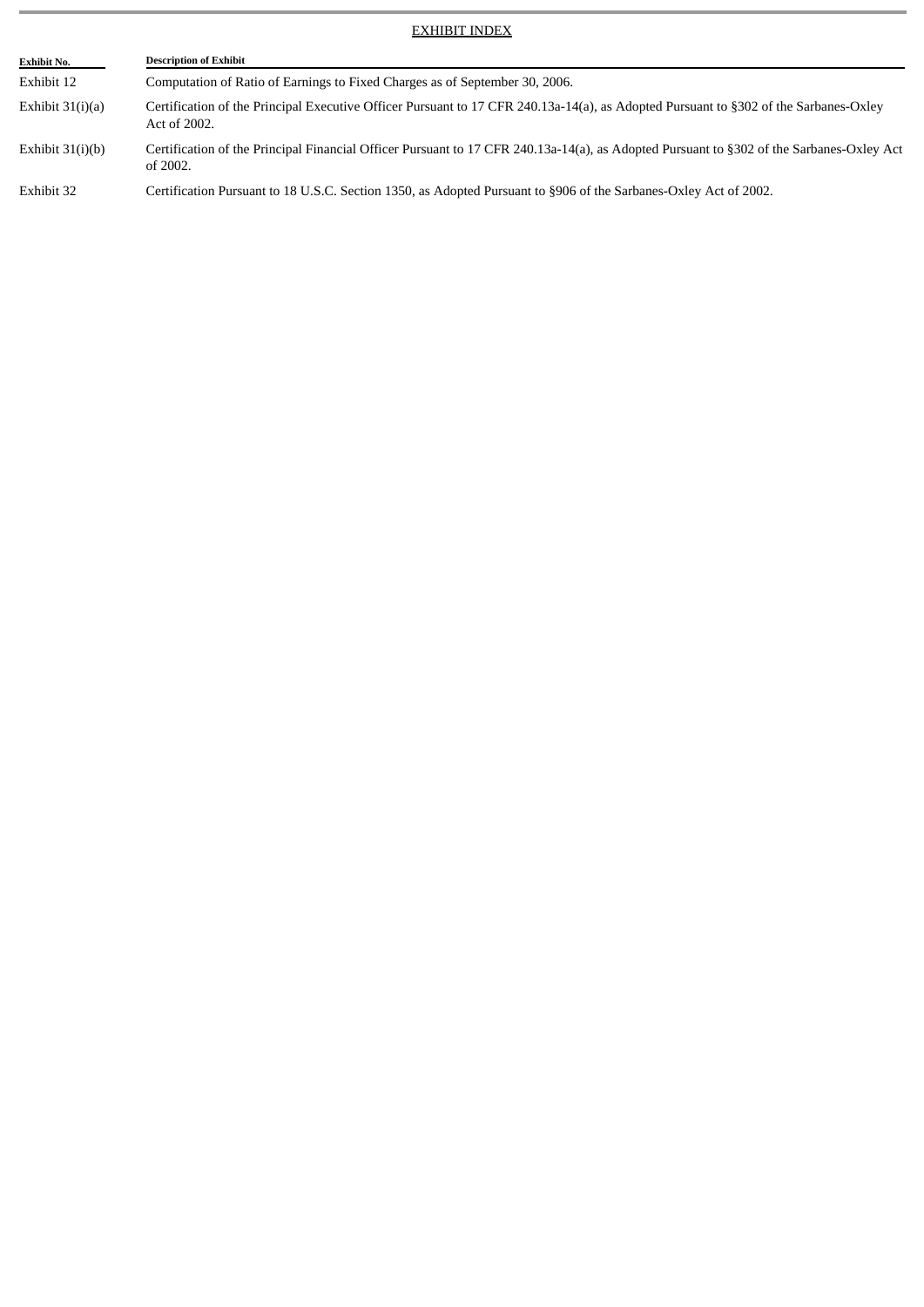# **PARKER-HANNIFIN CORPORATION COMPUTATION OF RATIO OF EARNINGS TO FIXED CHARGES (In thousands)**

|                                                                                | <b>Three months Ended</b><br>September 30, |        |                   |                                         | <b>Fiscal Year Ended June 30,</b>                                     |                            |              |
|--------------------------------------------------------------------------------|--------------------------------------------|--------|-------------------|-----------------------------------------|-----------------------------------------------------------------------|----------------------------|--------------|
|                                                                                | 2006                                       | 2005   | 2006              | 2005                                    | 2004                                                                  | 2003                       | 2002         |
| EARNINGS                                                                       |                                            |        |                   |                                         |                                                                       |                            |              |
| Income from continuing operations before income taxes                          |                                            |        |                   |                                         | \$301,659 \$204,040 \$899,958 \$738,271 \$472,956 \$286,608 \$218,036 |                            |              |
| Add:                                                                           |                                            |        |                   |                                         |                                                                       |                            |              |
| Interest on indebtedness, exclusive of interest capitalized in accordance      |                                            |        |                   |                                         |                                                                       |                            |              |
| with FASB #34 and interest on ESOP loan guarantee                              | 16,393                                     | 15,030 | 71,278            | 62,482                                  | 67,183                                                                | 75,068                     | 75,994       |
| Amortization of deferred loan costs                                            | 369                                        | 841    | 1,888             | 1,457                                   | 2,293                                                                 | 1,786                      | 1,357        |
| Portion of rents representative of interest factor                             | 6,402                                      | 5,377  | 25,609            | 21,507                                  | 21,213                                                                | 20,585                     | 20,509       |
| Equity share of losses of companies for which debt obligations are not         |                                            |        |                   |                                         |                                                                       |                            |              |
| guaranteed                                                                     | 378                                        |        | 897               |                                         |                                                                       | 2,895                      | 6,078        |
| Amortization of previously capitalized interest                                | 69                                         | 68     | 304               | 280                                     | 291                                                                   | 291                        | 297          |
| Income as adjusted                                                             |                                            |        |                   |                                         | \$325,270 \$225,356 \$999,934 \$823,997 \$563,936 \$387,233 \$322,271 |                            |              |
| <b>FIXED CHARGES</b>                                                           |                                            |        |                   |                                         |                                                                       |                            |              |
| Interest on indebtedness, exclusive of interest capitalized in accordance with |                                            |        |                   |                                         |                                                                       |                            |              |
| FASB #34 and interest on ESOP loan guarantee                                   |                                            |        |                   | $$16,393 \$15,030 \$71,278 \$62,482 \$$ |                                                                       | 67,183 \$ 75,068 \$ 75,994 |              |
| Capitalized interest                                                           |                                            |        |                   |                                         |                                                                       |                            |              |
| Amortization of deferred loan costs                                            | 369                                        | 841    | 1,888             | 1,457                                   | 2,293                                                                 | 1,786                      | 1,357        |
| Portion of rents representative of interest factor                             | 6,402                                      | 5,377  | 25,609            | 21,507                                  | 21,213                                                                | 20,585                     | 20,509       |
| <b>Fixed charges</b>                                                           | $23,164$ \$                                | 21,248 | 98,775 \$<br>- \$ | 85,446 \$                               | 90,689                                                                | \$97,439                   | 97,860<br>S. |
|                                                                                | 14.04x                                     | 10.61x | 10.12x            | 9.64x                                   | 6.22x                                                                 | 3.97x                      | 3.29x        |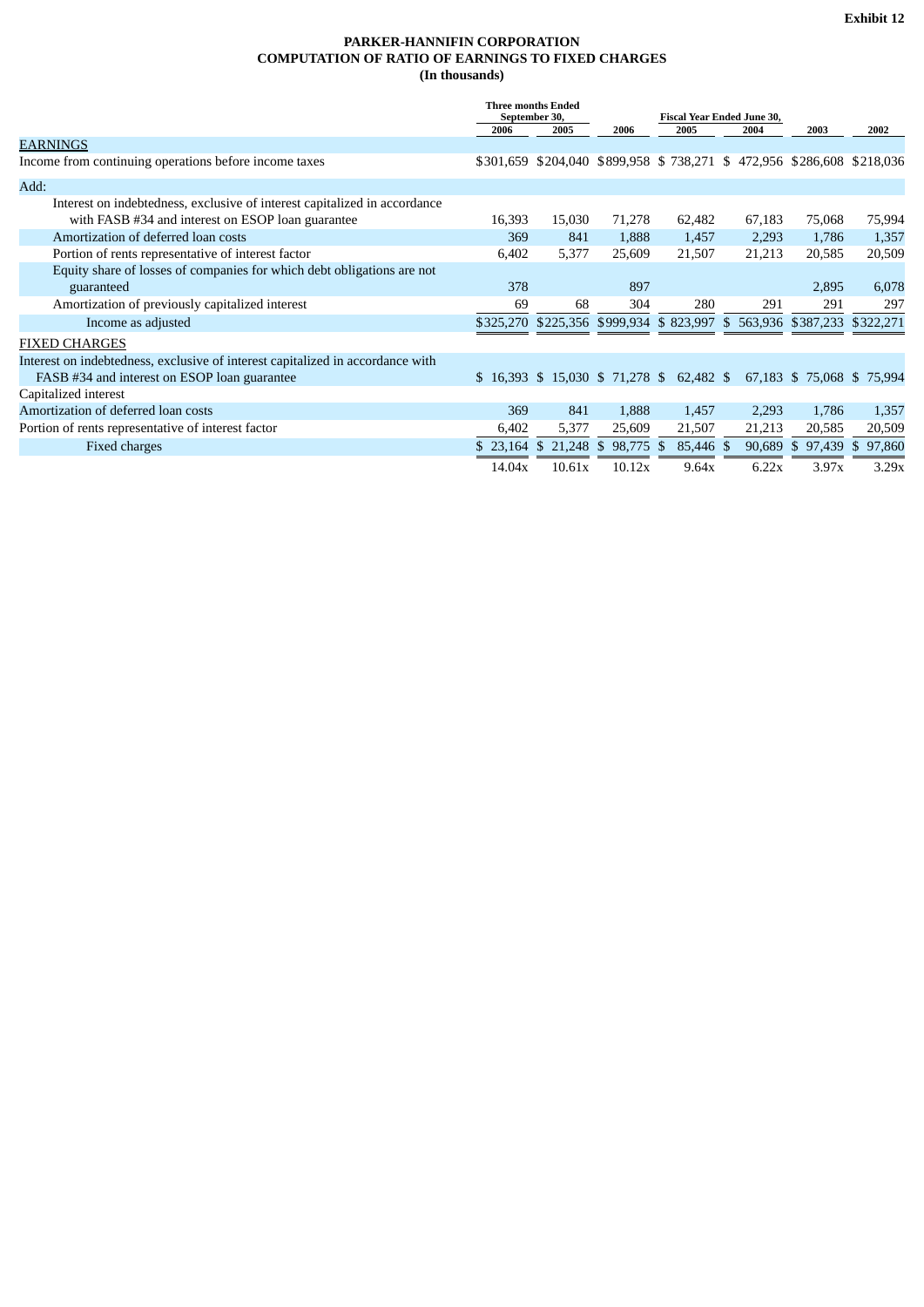#### **CERTIFICATIONS**

I, Donald E. Washkewicz, certify that:

- 1. I have reviewed this quarterly report on Form 10-Q of Parker-Hannifin Corporation;
- 2. Based on my knowledge, this report does not contain any untrue statement of a material fact or omit to state a material fact necessary to make the statements made, in light of the circumstances under which such statements were made, not misleading with respect to the period covered by this report;
- 3. Based on my knowledge, the financial statements, and other financial information included in this report, fairly present in all material respects the financial condition, results of operations and cash flows of the Registrant as of, and for, the periods presented in this report;
- 4. The Registrant's other certifying officer(s) and I are responsible for establishing and maintaining disclosure controls and procedures (as defined in Exchange Act Rules 13a-15(e) and 15d-15(e)) and internal control over financial reporting (as defined in Exchange Act Rules 13a-15(f) and 15d-15(f)) for the Registrant and have:
- a) designed such disclosure controls and procedures, or caused such disclosure controls and procedures to be designed under our supervision, to ensure that material information relating to the Registrant, including its consolidated subsidiaries, is made known to us by others within those entities, particularly during the period in which this report is being prepared;
- b) designed such internal control over financial reporting, or caused such internal control over financial reporting to be designed under our supervision, to provide reasonable assurance regarding the reliability of financial reporting and the preparation of financial statements for external purposes in accordance with generally accepted accounting principles;
- c) evaluated the effectiveness of the Registrant's disclosure controls and procedures and presented in this report our conclusions about the effectiveness of the disclosure controls and procedures, as of the end of the period covered by this report based on such evaluation; and
- d) disclosed in this report any change in the Registrant's internal control over financial reporting that occurred during the Registrant's most recent fiscal quarter (the Registrant's fourth fiscal quarter in the case of an annual report) that has materially affected, or is reasonably likely to materially affect, the Registrant's internal control over financial reporting; and
- 5. The Registrant's other certifying officer(s) and I have disclosed, based on our most recent evaluation of internal control over financial reporting, to the Registrant's auditors and the audit committee of the Registrant's board of directors (or persons performing the equivalent functions):
- a) all significant deficiencies and material weaknesses in the design or operation of internal control over financial reporting which are reasonably likely to adversely affect the Registrant's ability to record, process, summarize and report financial information; and
- b) any fraud, whether or not material, that involves management or other employees who have a significant role in the Registrant's internal control over financial reporting.

Date: November 7, 2006

/s/ Donald E. Washkewicz Donald E. Washkewicz Chief Executive Officer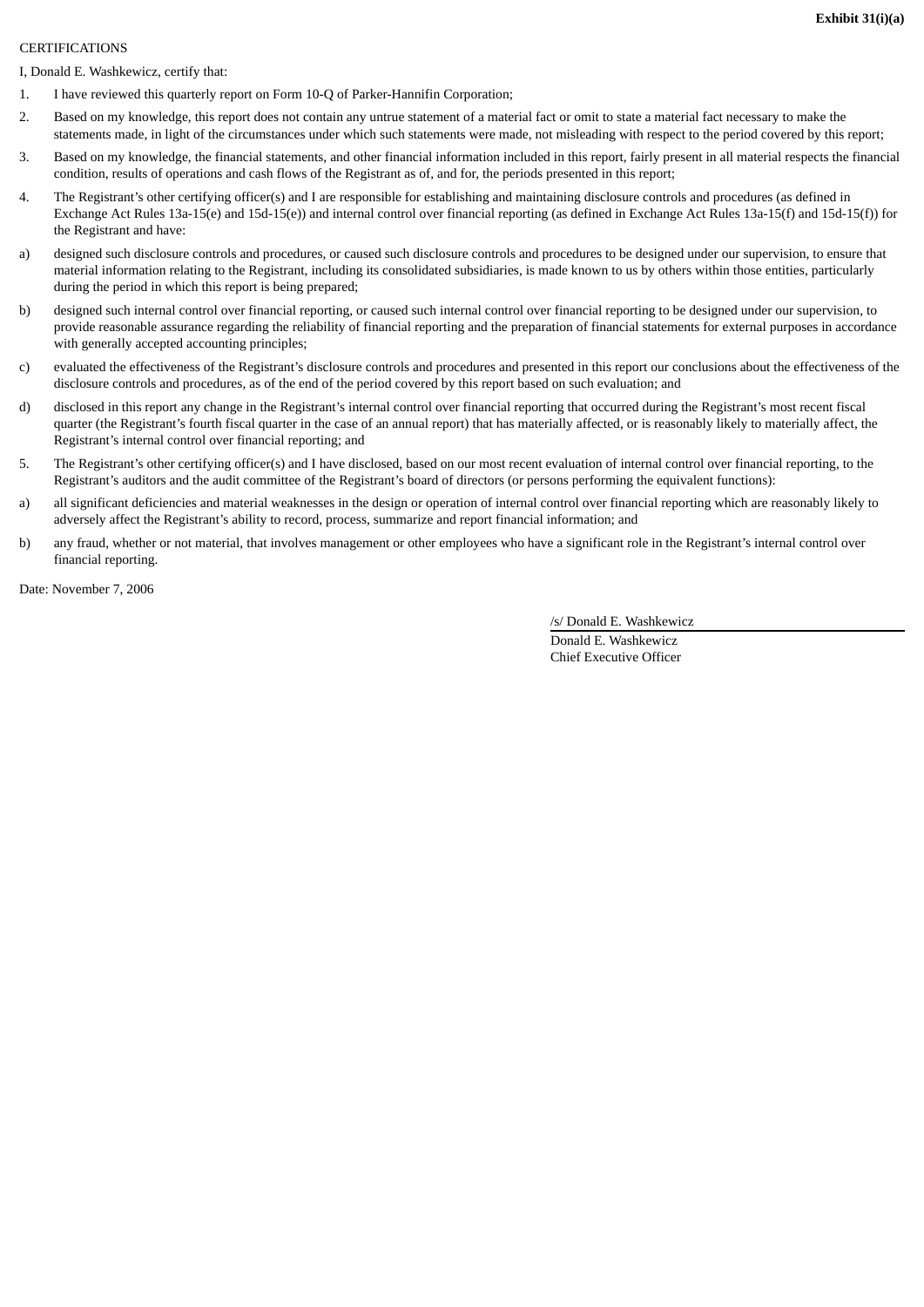#### **CERTIFICATIONS**

I, Timothy K. Pistell, certify that:

- 1. I have reviewed this quarterly report on Form 10-Q of Parker-Hannifin Corporation;
- 2. Based on my knowledge, this report does not contain any untrue statement of a material fact or omit to state a material fact necessary to make the statements made, in light of the circumstances under which such statements were made, not misleading with respect to the period covered by this report;
- 3. Based on my knowledge, the financial statements, and other financial information included in this report, fairly present in all material respects the financial condition, results of operations and cash flows of the Registrant as of, and for, the periods presented in this report;
- 4. The Registrant's other certifying officer(s) and I are responsible for establishing and maintaining disclosure controls and procedures (as defined in Exchange Act Rules 13a-15(e) and 15d-15(e)) and internal control over financial reporting (as defined in Exchange Act Rules 13a-15(f) and 15d-15(f)) for the Registrant and have:
- a) designed such disclosure controls and procedures, or caused such disclosure controls and procedures to be designed under our supervision, to ensure that material information relating to the Registrant, including its consolidated subsidiaries, is made known to us by others within those entities, particularly during the period in which this report is being prepared;
- b) designed such internal control over financial reporting, or caused such internal control over financial reporting to be designed under our supervision, to provide reasonable assurance regarding the reliability of financial reporting and the preparation of financial statements for external purposes in accordance with generally accepted accounting principles;
- c) evaluated the effectiveness of the Registrant's disclosure controls and procedures and presented in this report our conclusions about the effectiveness of the disclosure controls and procedures, as of the end of the period covered by this report based on such evaluation; and
- d) disclosed in this report any change in the Registrant's internal control over financial reporting that occurred during the Registrant's most recent fiscal quarter (the Registrant's fourth fiscal quarter in the case of an annual report) that has materially affected, or is reasonably likely to materially affect, the Registrant's internal control over financial reporting; and
- 5. The Registrant's other certifying officer(s) and I have disclosed, based on our most recent evaluation of internal control over financial reporting, to the Registrant's auditors and the audit committee of the Registrant's board of directors (or persons performing the equivalent functions):
- a) all significant deficiencies and material weaknesses in the design or operation of internal control over financial reporting which are reasonably likely to adversely affect the Registrant's ability to record, process, summarize and report financial information; and
- b) any fraud, whether or not material, that involves management or other employees who have a significant role in the Registrant's internal control over financial reporting.

Date: November 7, 2006

/s/ Timothy K. Pistell

Timothy K. Pistell Executive Vice President – Finance and Administration and Chief Financial Officer